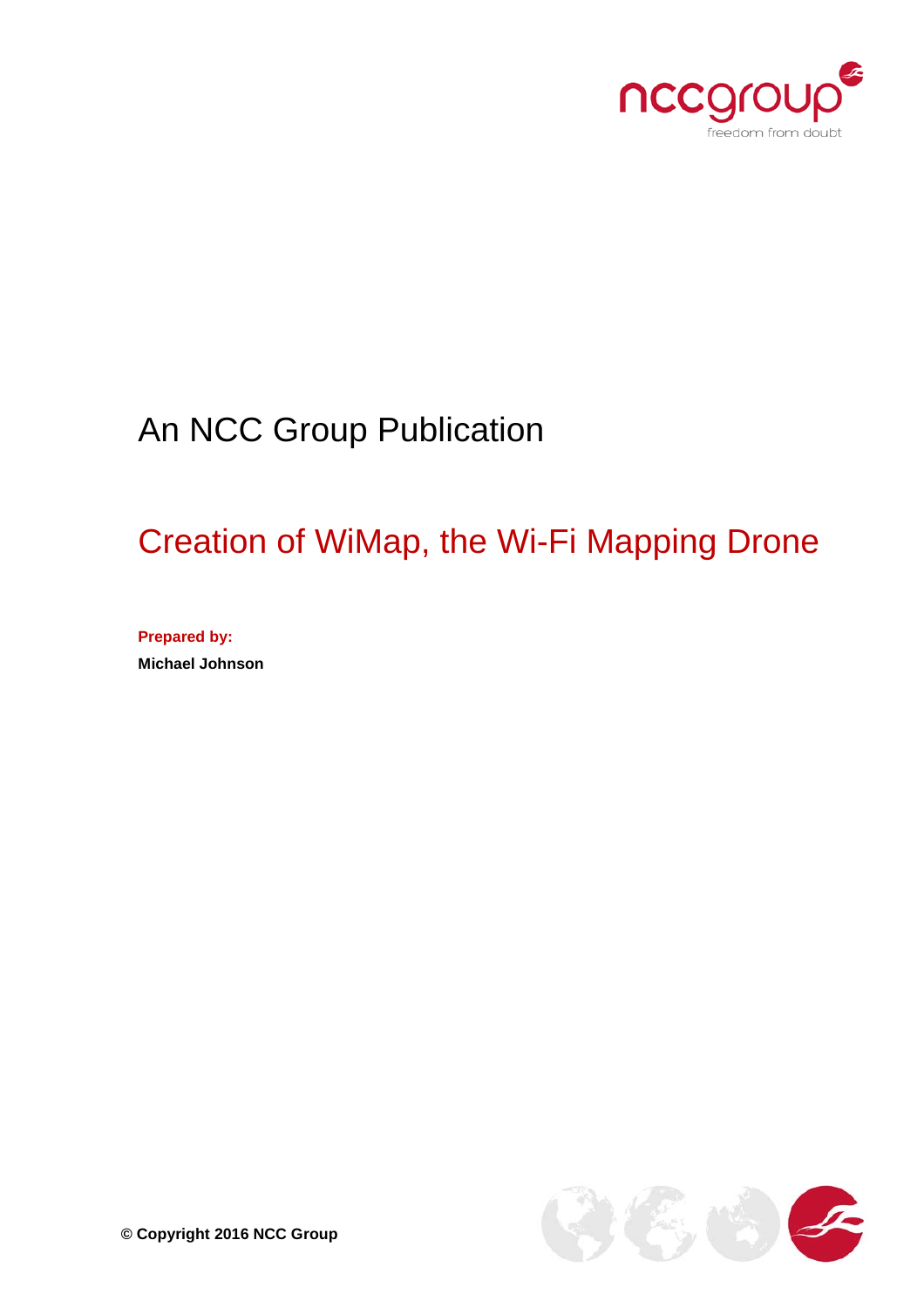

# **Contents**

|   | Introduction  |  |
|---|---------------|--|
| 2 |               |  |
|   |               |  |
|   | 2.1.1         |  |
|   | 2.1.2         |  |
|   | $2.2^{\circ}$ |  |
| 3 |               |  |
|   | 3.1           |  |
|   | 3.2           |  |
|   | 3.3           |  |
|   | 3.4           |  |
|   | 3.5           |  |
|   | 3.6           |  |
|   | 3.7           |  |
|   | 3.8           |  |
|   | 3.9           |  |
|   | 3.10          |  |
|   |               |  |
|   |               |  |
|   |               |  |
| 4 |               |  |
| 5 |               |  |

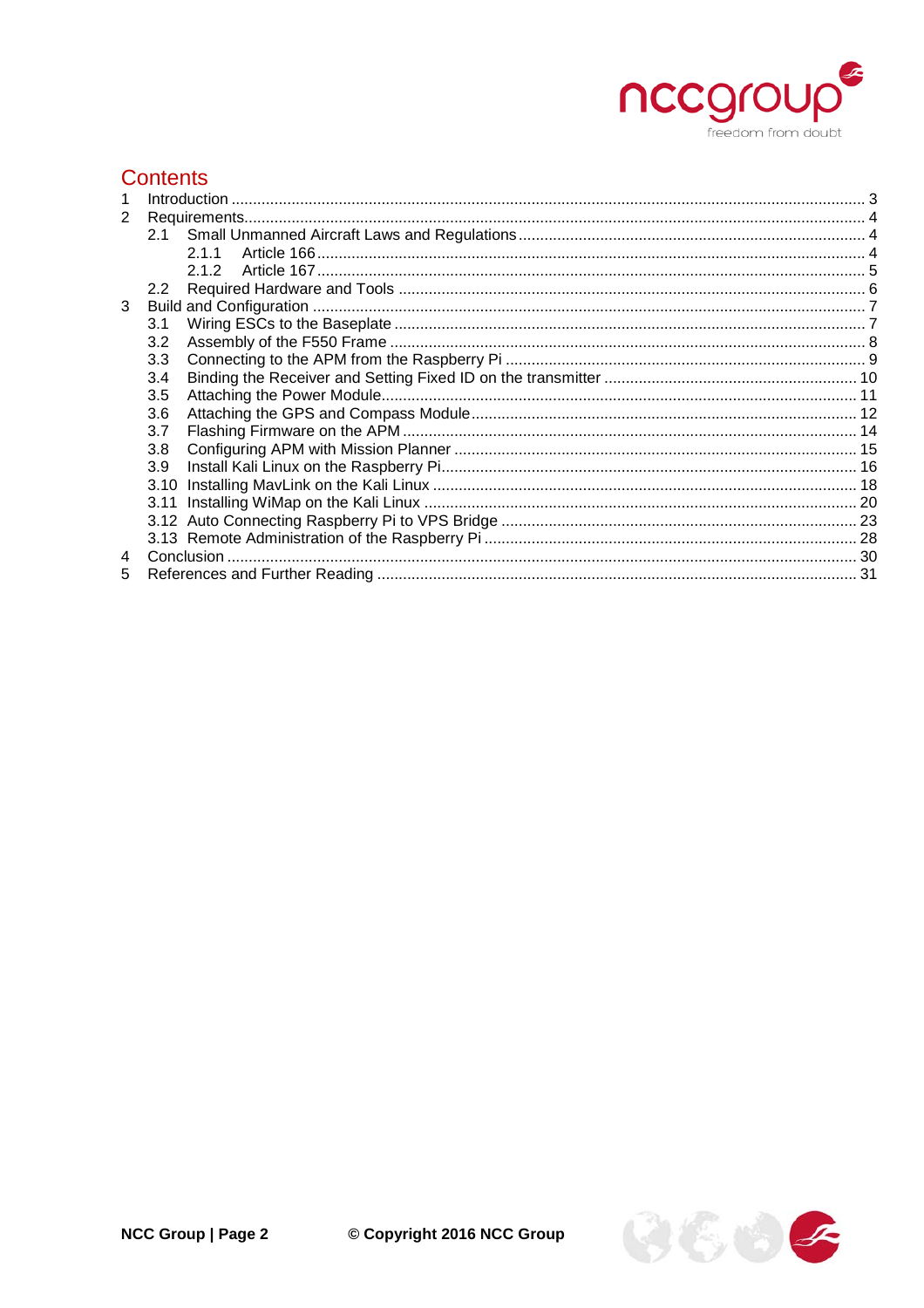

#### <span id="page-2-0"></span>**1 Introduction**

The objective of this project is to detail the methods used to create, from parts, a hexacopter capable of being controlled over 3/4G and equipped to perform wireless and infrastructure assessments. While the hardware used can be acquired from regular retail sources, much of the software is made up of scripts written as part of the project. These are provided as part of this tutorial, but details of the scripts are not provided, other than giving examples of them in use. The flight-control software is off the shelf, but has been integrated into the project using a number of boot-up scripts on the dronecarried Raspberry Pi.

The first of these scripts, WiMap, starts three screen sessions; the first screen session attempts to connect to the VPS Bridge using MavLink, this allows us to control the hexacopter over the 3/4G network and to receive telemetry.

The second session sets the wireless interface into monitor mode, and the script then spawns a new process so the network interface can channel hop through 1-14.

The core logic of WiMap uses Python's Scapy library to read packets from the network interface, specifically looking for available access points in range. If the main script detects that there are not enough satellites in view when it sees a new access point it will not plot them. However if it detects that there is a 3D GPS fix, it will then write the network information, including the BSSID and GPS locations at which the Wi-Fi access point was seen, to a temporary cache file for later processing.

The third screen session starts another Python script named SendData, which then attempts to read the temporary cache directory every five seconds, to detect if the first script has written any networks. If the first script has written networks, the second script will connect to the remote virtual server's MySQL database and replace the data in the database. The reason replacement is being used is that networks may get changed, so if the mapping tool goes past the network multiple times it can update the information in the database.

The final script that is run on the device is a Cron job that will check for an SSH process. If an SSH process is not found, the script will create a reverse SSH connection to the remote VPS Bridge mapping server for remote administration (don't want our drone payload being hacked).

The remote server's web interface currently includes:

- Google map with colour corresponding to authentication types: GREEN/WPA YELLOW/WEP OPN/RED.
- Options to update, add, and remove network information.
- A pie chart of the gathered networks, with statistics.
- The ability to export networks in CSV format.

It should be possible for an interested reader to follow the steps and build a fully functional Pentestacopter. Learning to fly it is another matter.

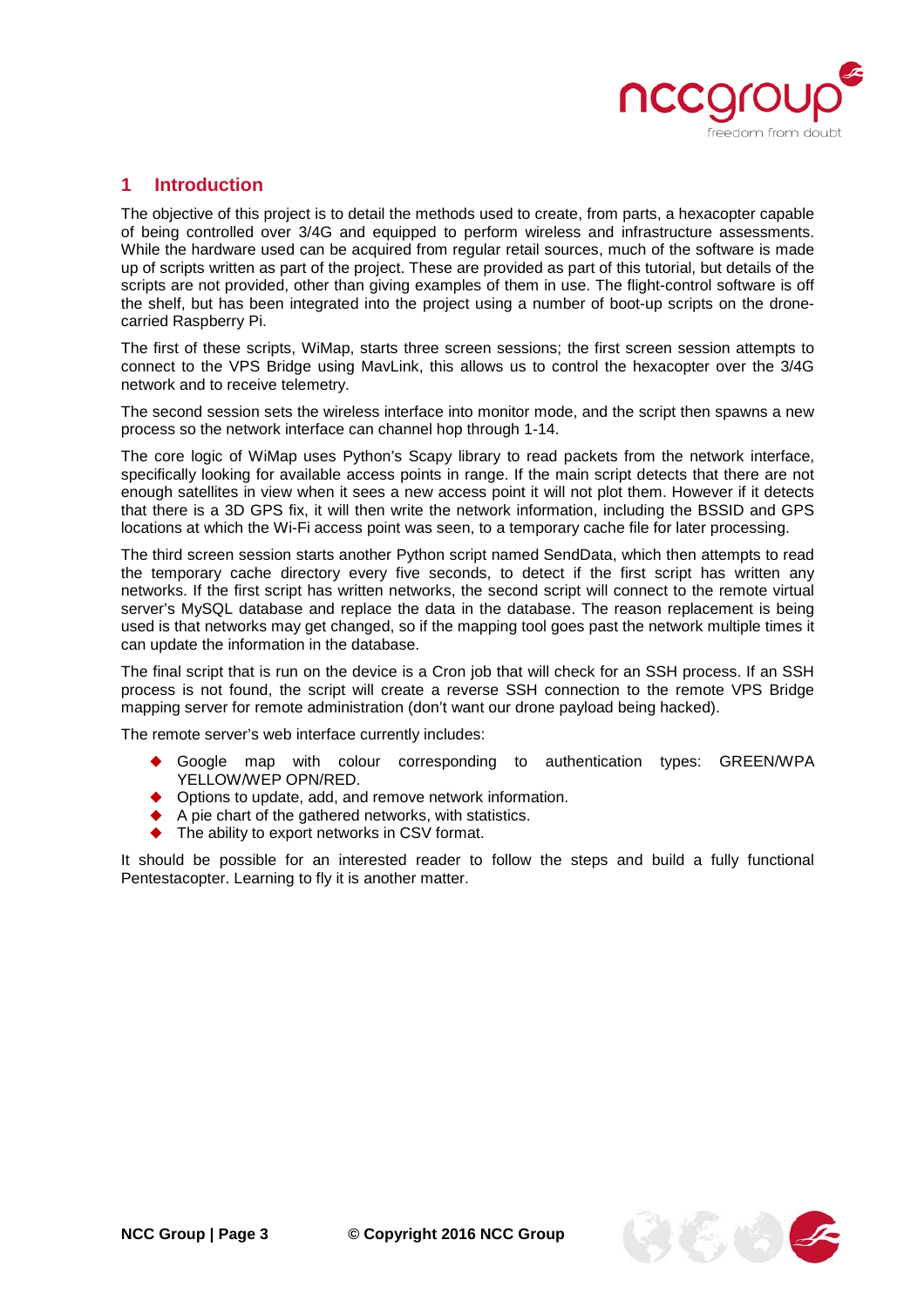

## <span id="page-3-0"></span>**2 Requirements**

#### <span id="page-3-1"></span>2.1 Small Unmanned Aircraft Laws and Regulations

The use of various types of unmanned aircraft, popularly known as drones, has increased rapidly in recent years - both for private leisure use, and for commercial aerial work. Unmanned aircraft are generally fitted with cameras, unlike traditional remote-controlled model aircraft which have been used by enthusiasts for many years. As such, drones are likely to be operated in a way that may pose a greater risk to the general public and other aircraft. Unlike manned or model aircraft, there are no established operating guidelines, so operators may not be aware of the potential dangers or indeed the responsibility they have towards avoiding collisions. Anyone flying a drone either recreationally or commercially has to take responsibility for doing so safely.

Aircraft of 20 kg or less are referred to as "small unmanned aircraft". The requirements for these are a little less stringent and are covered under Articles 166 and 167 of the Air Navigation Order 2009 (reproduced below).

#### <span id="page-3-2"></span>2.1.1 Article 166

- 1. A person shall not cause or permit any article or animal (whether or not attached to a parachute) to be dropped from a small aircraft so as to endanger persons or property.
- 2. The person in charge of a small unmanned aircraft may only fly the aircraft if reasonably satisfied that the flight can safely be made.
- 3. The person in charge of a small unmanned aircraft must maintain direct, unaided visual contact with the aircraft sufficient to monitor its flight path in relation to other aircraft, persons, vehicles, vessels and structures for the purpose of avoiding collisions.
- 4. The person in charge of a small unmanned aircraft which has a mass of more than 7 kg excluding its fuel but including any articles installed in or attached to the aircraft at the commencement of its flight, must not fly such an aircraft:
	- A. In Class A, C, D or E airspace unless the permission of the appropriate air traffic control unit has been obtained.
	- B. within an aerodrome traffic zone during the notified hours of watch of the air traffic unit (if any) at that aerodrome unless the permission of any such air traffic control unit has been obtained.
	- C. At a height of more than 400 feet above the surface unless it is flying in airspace described in sub-paragraph (a) or (b) above and in accordance with the requirements for that airspace.
- 5. The person in charge of a small unmanned aircraft must not fly such an aircraft for the purposes of aerial work except in accordance with a permission granted by the CAA.

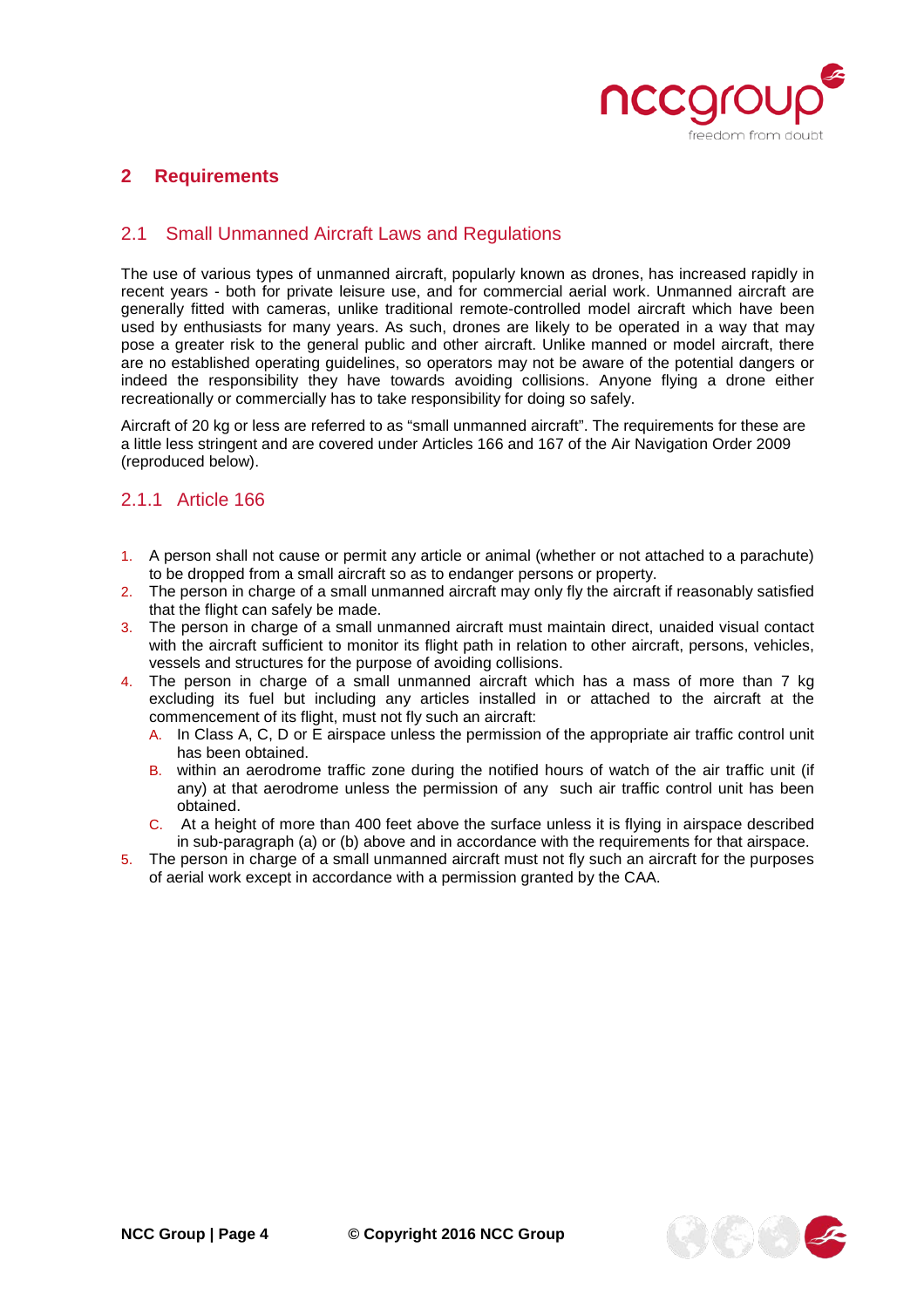

# <span id="page-4-0"></span>2.1.2 Article 167

- 1. The person in charge of a small unmanned surveillance aircraft must not fly the aircraft in any of the circumstances described in paragraph (2) except in accordance with a permission issued by the CAA.
- 2. The circumstances referred to in paragraph (1) are:
	- A. over or within 150 metres of any congested area;
	- B. over or within 150 metres of an organised open-air assembly of more than 1,000 persons;
	- C. Within 50 metres of any vessel, vehicle or structure which is not under the control of the person in charge of the aircraft.
	- D. Subject to paragraphs (3) and (4), within 50 metres of any person.
- 3. Subject to paragraph (4), during take-off or landing, a small unmanned surveillance aircraft must not be flown within 30 metres of any person.
- 4. Paragraphs (2) (d) and (3) do not apply to the person in charge of the small unmanned surveillance aircraft or a person under the control of the person in charge of the aircraft.
- 5. In this article 'a small unmanned surveillance aircraft' means a small unmanned aircraft which is equipped to undertake any form of surveillance or data acquisition.

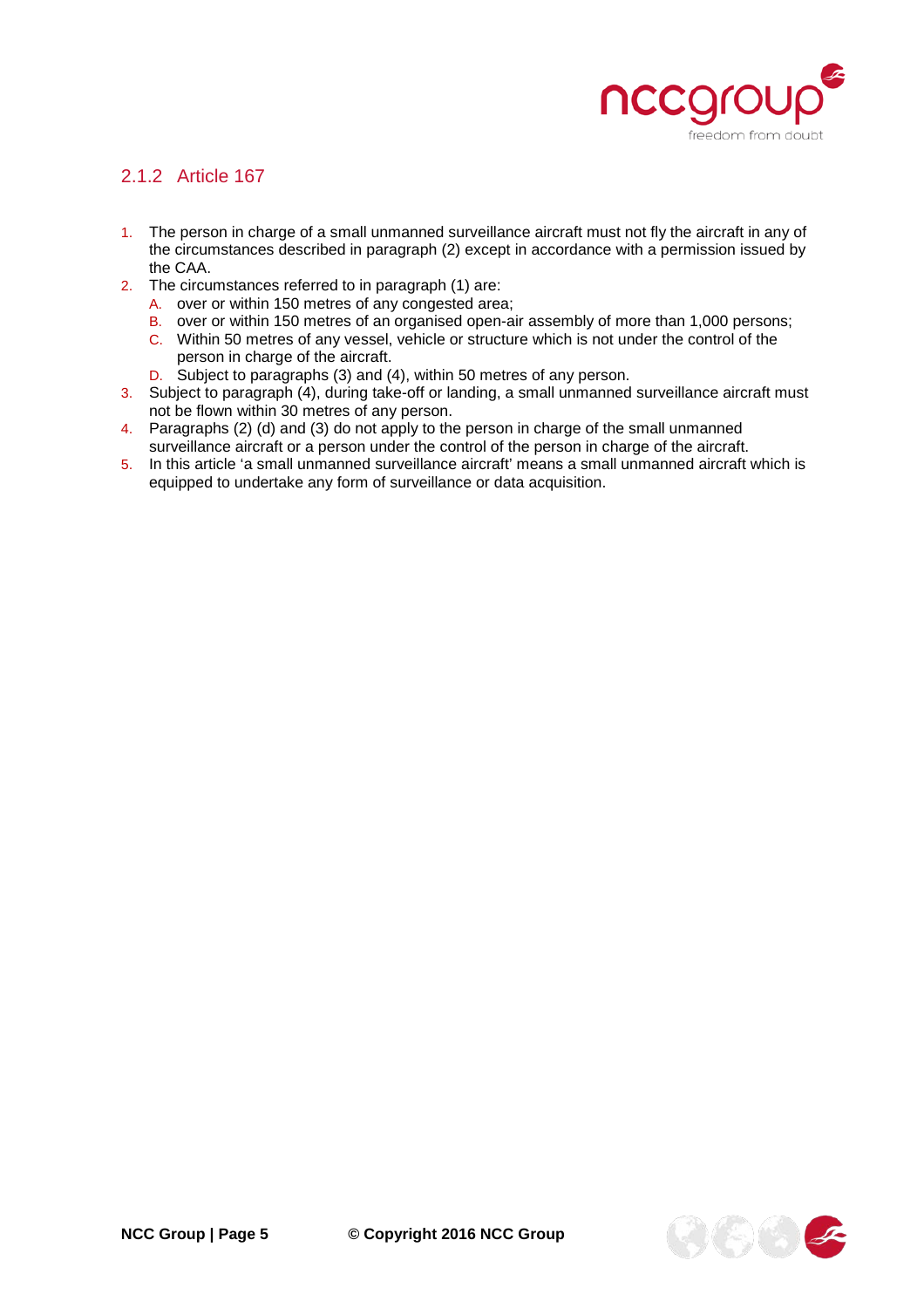

# <span id="page-5-0"></span>2.2 Required Hardware and Tools

During the build process of the hexacopter, a number of pieces of hardware and tools will be required to ensure everything is working as intended.

The list below covers the equipment used at the time of writing this paper.

- Laptop or desktop computer
- 1 Meter USB extension cable
- 3/4G USB network interface.
- Raspberry Pi 2
- Micro SD card
- Wireless USB network interface
- APM 2.6 with GPS, compass and power module
- DJI F550 frame kit
- 4x Turnigy 5000mAh 4S 30C Lipo batteries.
- Walkera DEVO 7 7-channel 2.4Ghz transmitter
- Walkera Devo RX701 2.4Ghz 7ch receiver
- Smartstick USB portable battery.
- 2.0mm hex wrench for frame and motor installation.
- Lock tight screw glue for fastening screws.
- Nylon cable ties
- **Superglue**
- Diagonal cutting pliers
- Insulating tape for insulating self-made connectors
- Foam double-sided adhesive tape for fixing receiver, controller, and other modules
- Soldering iron and wires for connecting ESCs' power cables to bottom plates

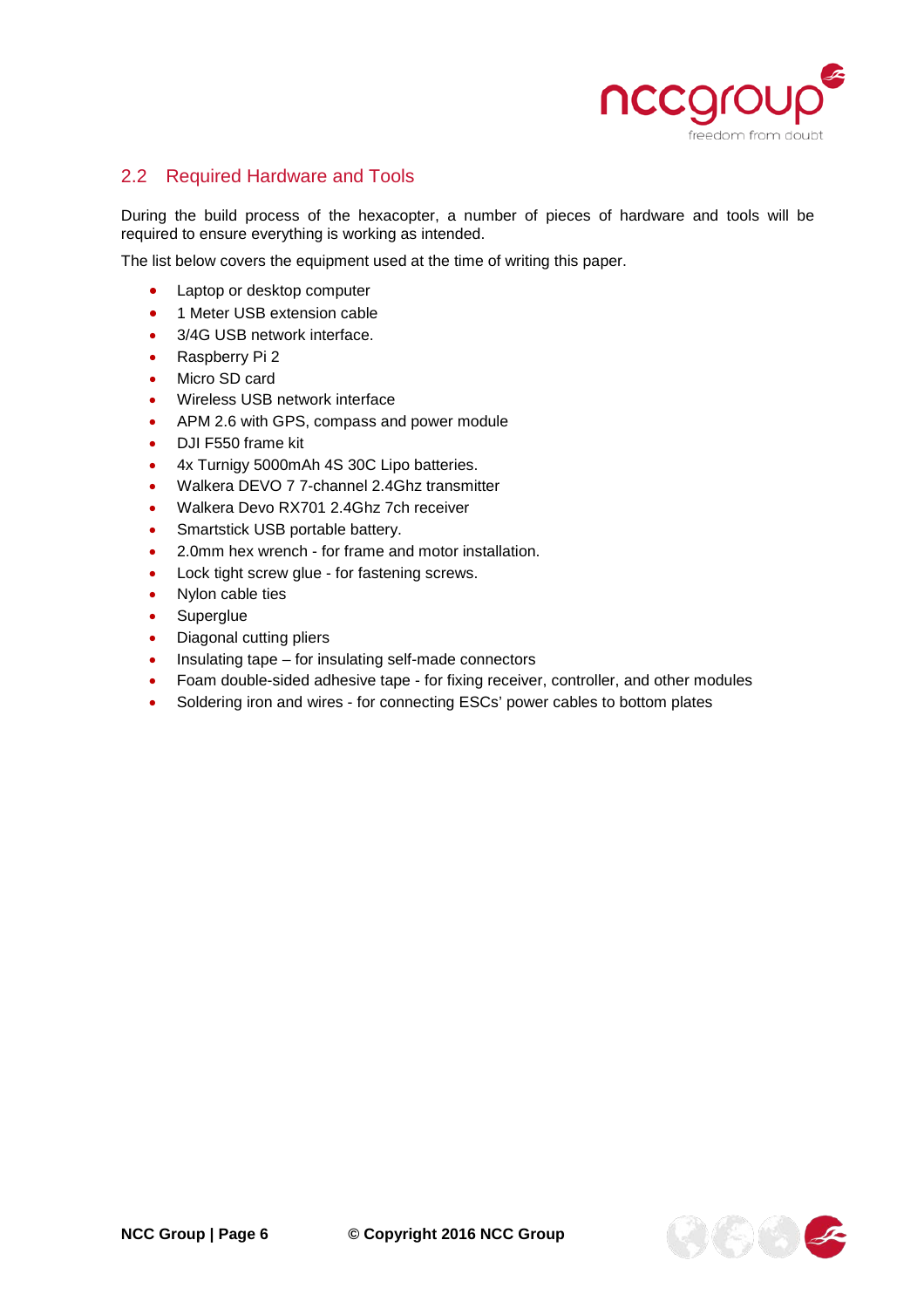

# <span id="page-6-0"></span>**3 Build and Configuration**

# <span id="page-6-1"></span>3.1 Wiring ESCs to the Baseplate

To start the build process the ESCs (electronic speed controller) first need soldering to the power pads located on the bottom plate, as shown in figure 1. It should be noted that the rotation of each motor should be set figure 2 shows; if at any point during the build process the motors are not turning in the correct direction, the wires will need to be unplugged and switched over.



**Figure 1: ESC Configuration**

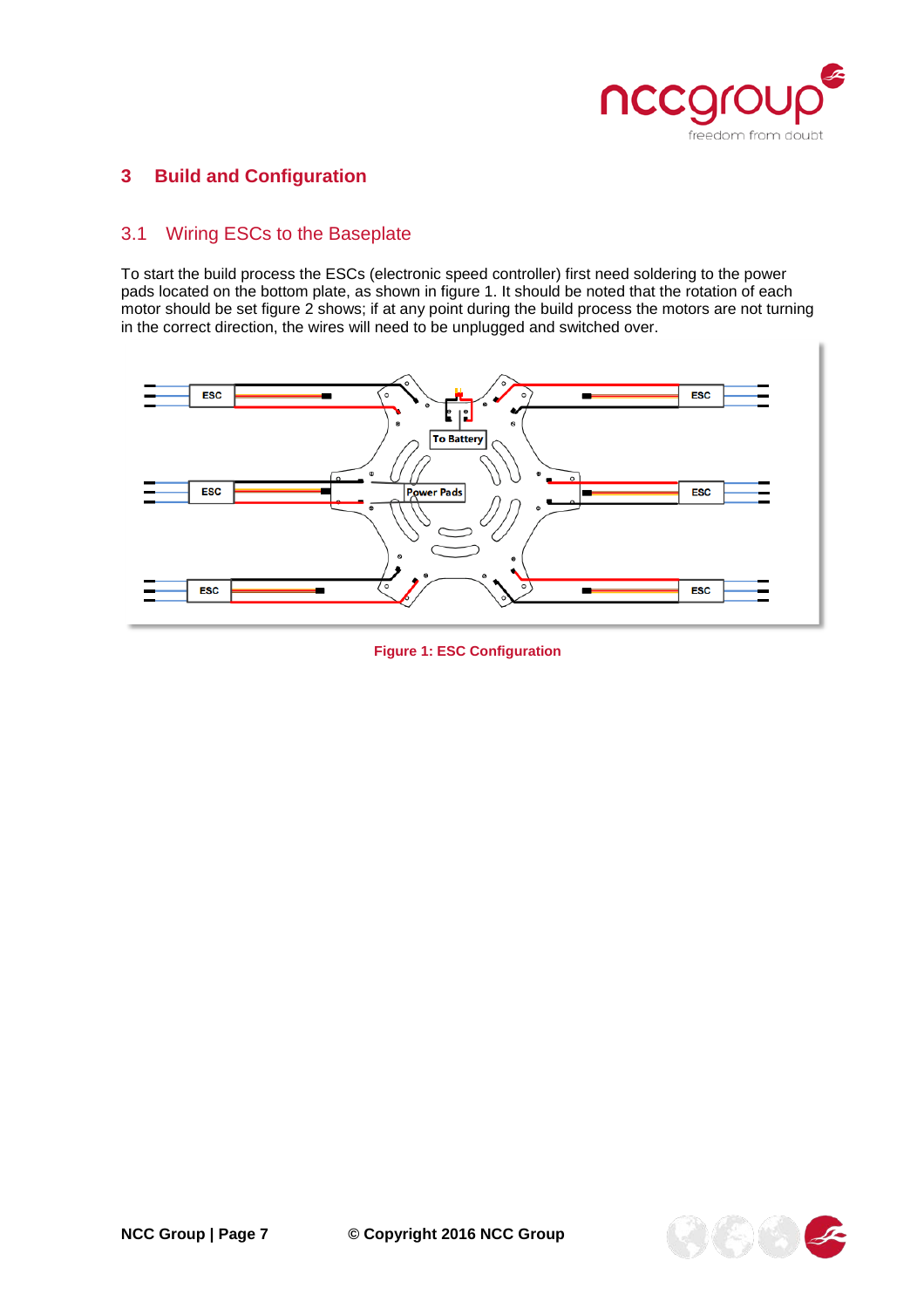

## <span id="page-7-0"></span>3.2 Assembly of the F550 Frame

The next step is to assemble the hexacopter's frame. It should be noted that the arms with labels ① ② are the front of craft, (the two front arms are normally a different colour from the others supplied in the same packaging) and the arms labelled ④⑤ are at the rear of the craft. The motors on the arms ①③⑤ rotate counter-clockwise, while the motors on arms ②④⑥ rotate clockwise. For best performance use carbon fibre upgrades of the 1038 propellers



**Figure 2: F550 Frame Assembly**

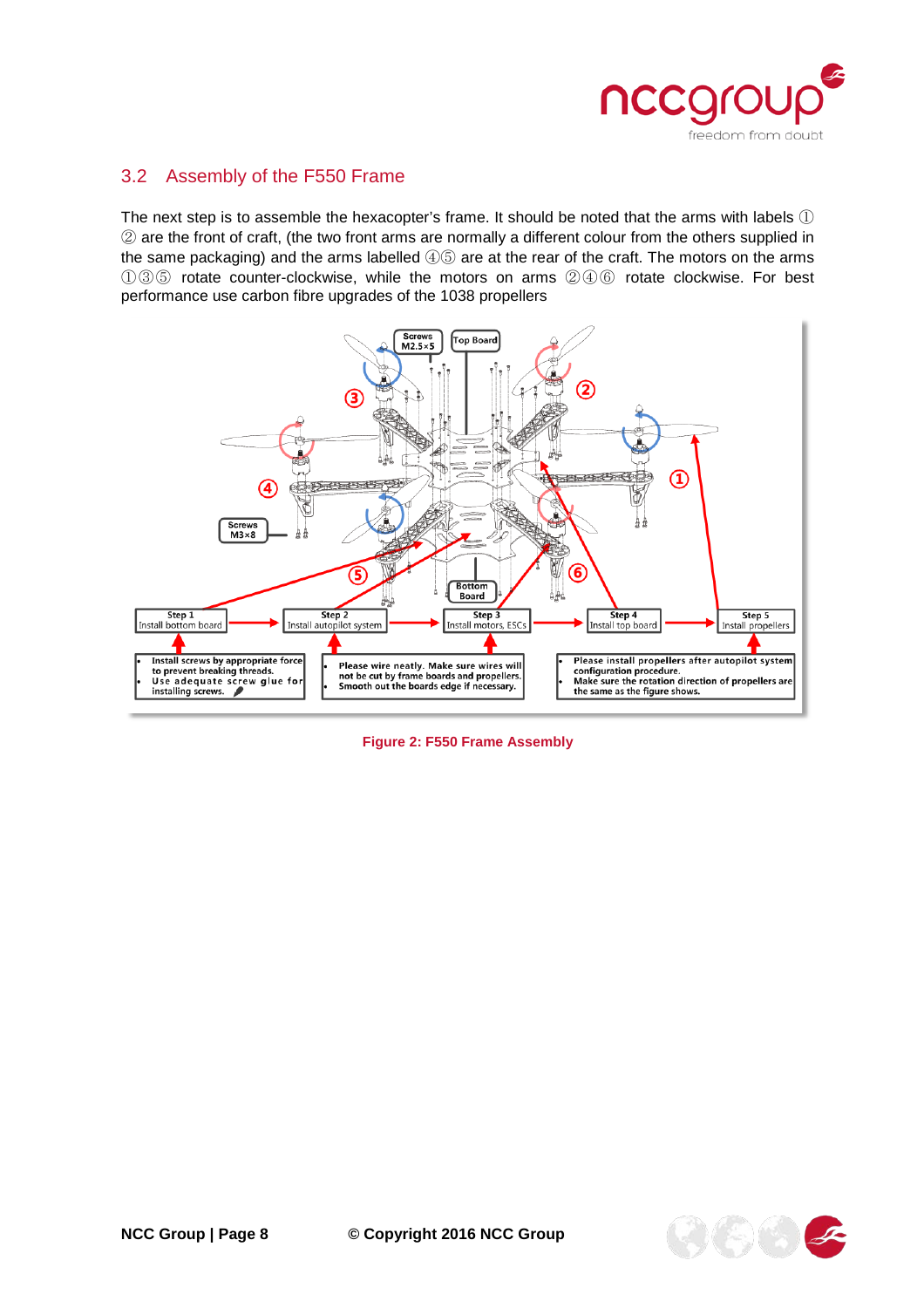

# <span id="page-8-0"></span>3.3 Connecting to the APM from the Raspberry Pi

After the frame has been successfully assembled, a connection to the APM from the Raspberry PI needs to be established. This can be achieved by creating a simple cable with the parts from the MinimOSD (Minim on-screen display) and attaching to the Raspberry Pi as shown in figure 3. Ensure the positive wire is not connected to the APM from the Raspberry Pi, as this powers the Raspberry Pi but does not supply enough power for the 3G USB network interface. It can also reboot the APM if the Raspberry Pi has a kernel panic or some other issue, and as it would be using the MinumOSD port up it would no longer be possible to get a video feed between the ground station and the hexacopter. By using the Raspberry Pi it is possible to attach a camera and stream the data over a 3G network connection.



**Figure 3: APM to Raspberry Pi Connection**

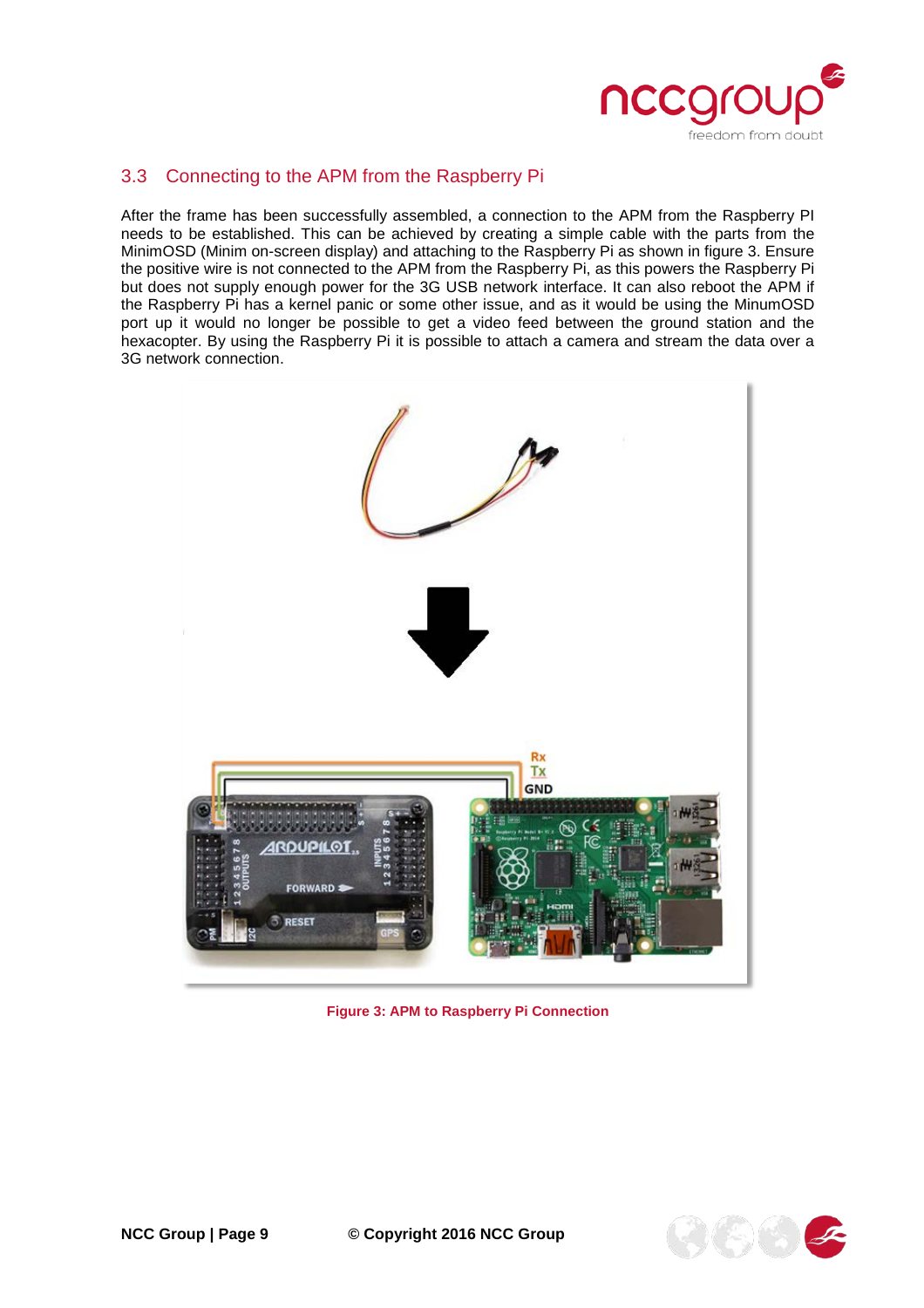

#### <span id="page-9-0"></span>3.4 Binding the Receiver and Setting Fixed ID on the transmitter

- 1. When binding the transmitter and receiver, ensure nothing is plugged in to the BATT port on the RX701 receiver. Then proceed to turn on the transmitter and go to MODEL > FIXED ID and then press ENT. If it is showing the code, then press ENT again, press one more time and it should now be showing RUN. Press "R" to choose NO and then press ENT again. It now should be showing FIXID; press "R" again to choose OFF, then press EXT, and turn off the transmitter.
- 2. Plug the bind plug into the BATT port on the RX701 receiver, with the plug still in the BATT port and the hexacopter being powered up. The receiver will start flashing red slowly; this means old code has been erased. The hexacopter can now be unplugged, and the bind plug needs to be removed.
- 3. The next step is to activate the fixed ID function within the DEVO 7 transmitter and turn on the transmitter. Once you have done this, ensure the throttle stick is all the way down, all trimming is neutral, both the corner FMOD switch and throttle switch are off (pointing backward) and all switches on the transmitter are pointing upwards, and then turn off the transmitter.
- 4. Connect the battery to the power module so the receiver will start flashing, and then place the drone on a flat surface. Turn on the transmitter, and you should see black box running on the transmitter screen. Do no touch anything until the transmitter stops flashing (around seven to ten seconds) or you will break the searching mode. Once the RX701 receiver has solid light, binding has completed.
- 5. Turn on the transmitter again, and go to MODEL > FIXED ID. Turn fixed ID ON, and then press the DN button to confirm the code. Press ENT, and press ENT again to confirm. It will ask you to RUN; choose YES and press ENT. From now on your receiver is bound to this memory on your DEVO 7.

#### **DEVO 7 Configuration Parameters**

Use the following parameters on the DEVO 7 transmitter for a default configuration; these may need tweaking later;

| [MODEL] > [TYPE] > AERO                         |
|-------------------------------------------------|
| $[MODEL] > [INPUT] > FM SW = FMD$               |
| $[MODEL] > [INPUT] > FMTRM = COMM$              |
| $[MODEL] > [INPUT] > HLDSW = HOLD$              |
| $[MODEL] > [OUTPUT] > GEAR = FMD and ACT$       |
| $[MODEL] > [OUTPUT] > FLAP = MIX and ACT$       |
| $[MODEL] > [OUTPUT] > AUX2 = AUX2$ and ACT      |
| $[MODEL] > [AMPLI] > +20$                       |
| $[FUNCTION] > [REVSW] > GEAR = REV$             |
| $[FUNCTION] > [REVSW] > FLAP = REV$             |
| $[FUNCTION] > [REVSW] > AUX2 = REV$             |
| $[FUNCTION] > [TRYAD] > GEAR = +0.0% / -83.5%$  |
| $[FUNCTION] > [TRYAD] > FLAP = U88.0% / D88.0%$ |
| $[FUNCTION] > [SUBTR] > GEAR = -5.5%$           |
| $[FUNCTION] > [SUBTR] > FLAP = D5.0%$           |
| $[FUNCTION] > [SAFE] > GEAR = SAFE / +40%$      |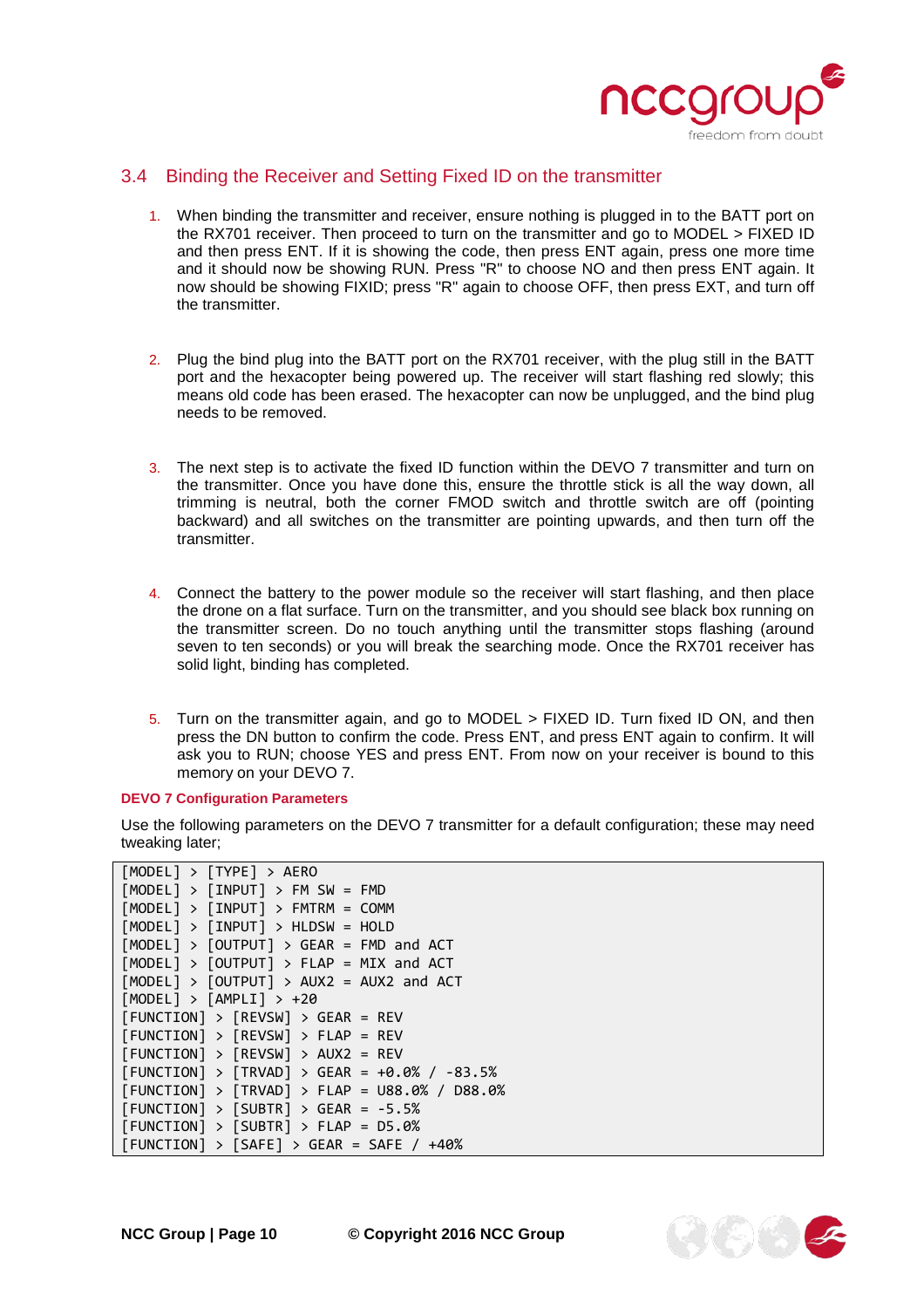

## <span id="page-10-0"></span>3.5 Attaching the Power Module

The APM 2.6 has a dedicated connector for attaching the 3DR power module.

This is useful because it provides a stable 5.37 volt and 2.25 amp power supply, which reduces the chances of a brown-out. This makes it possible to monitor the battery's voltage and current, and to trigger a return-to-launch when the voltage becomes low or the total power consumed during the flight approaches the battery's capacity, and allows the autopilot firmware to more accurately compensate for the interference on the compass from other components

The power module can be attached by plugging the small plug from the 3DR power module into the PM socket on the APM.



**Figure 4: Connection of Power Module**

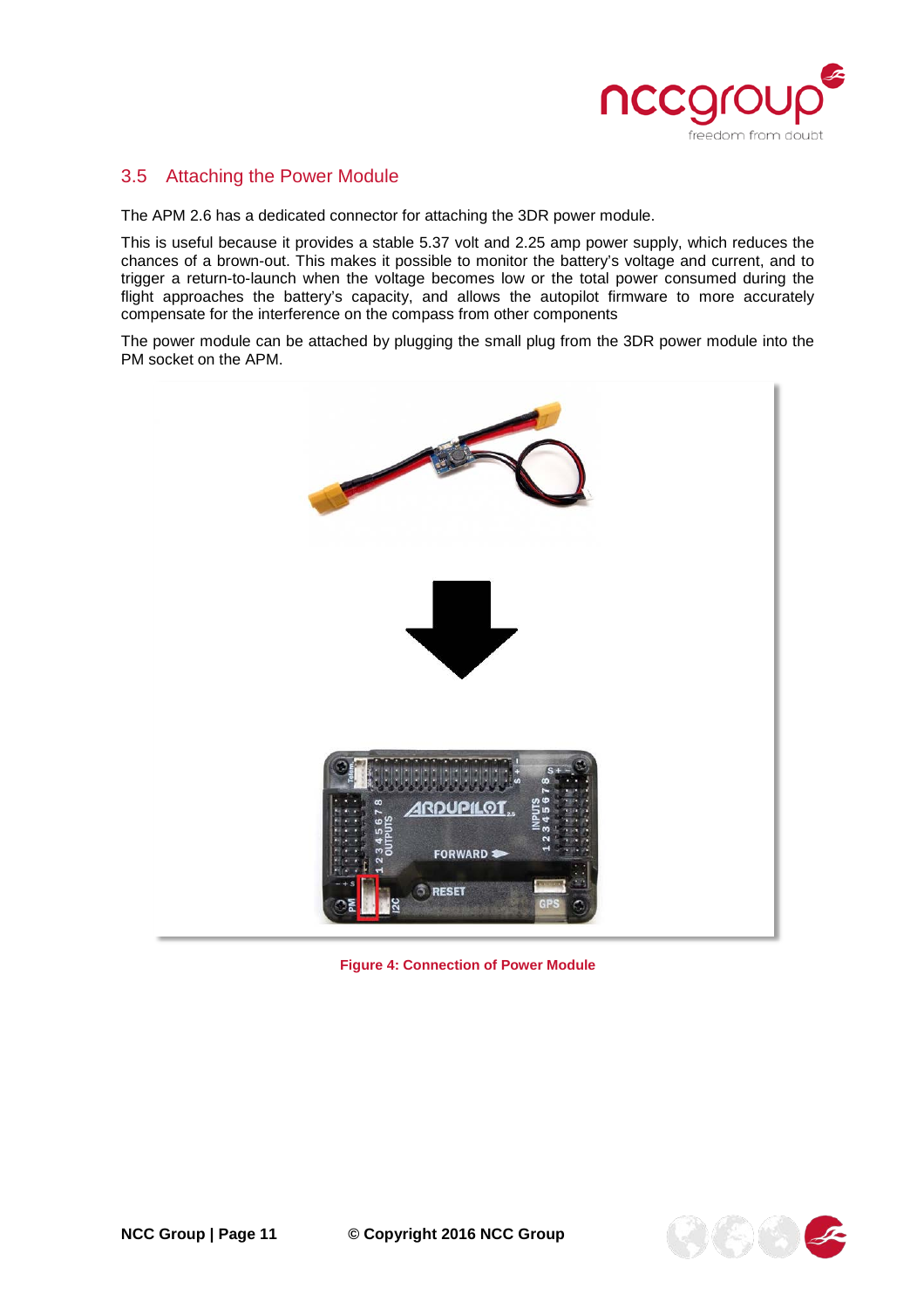

# <span id="page-11-0"></span>3.6 Attaching the GPS and Compass Module

The GPS and compass are attached to the hexacopter towards the end of the hardware build, as the wires are short so there is little room for movement. It is also best to stick down the compass while configuring the hexacopter through the Mission Planner interfaces, as you will be able to see if the compass is pointing north correctly.

Please note that the compass supplied with the APM kit may have the compass installed upside down. This can be taken into account by using the Mission Planner configuration utilities and reversing the directions of the GPS.



**Figure 5: Connection of GPs Module**



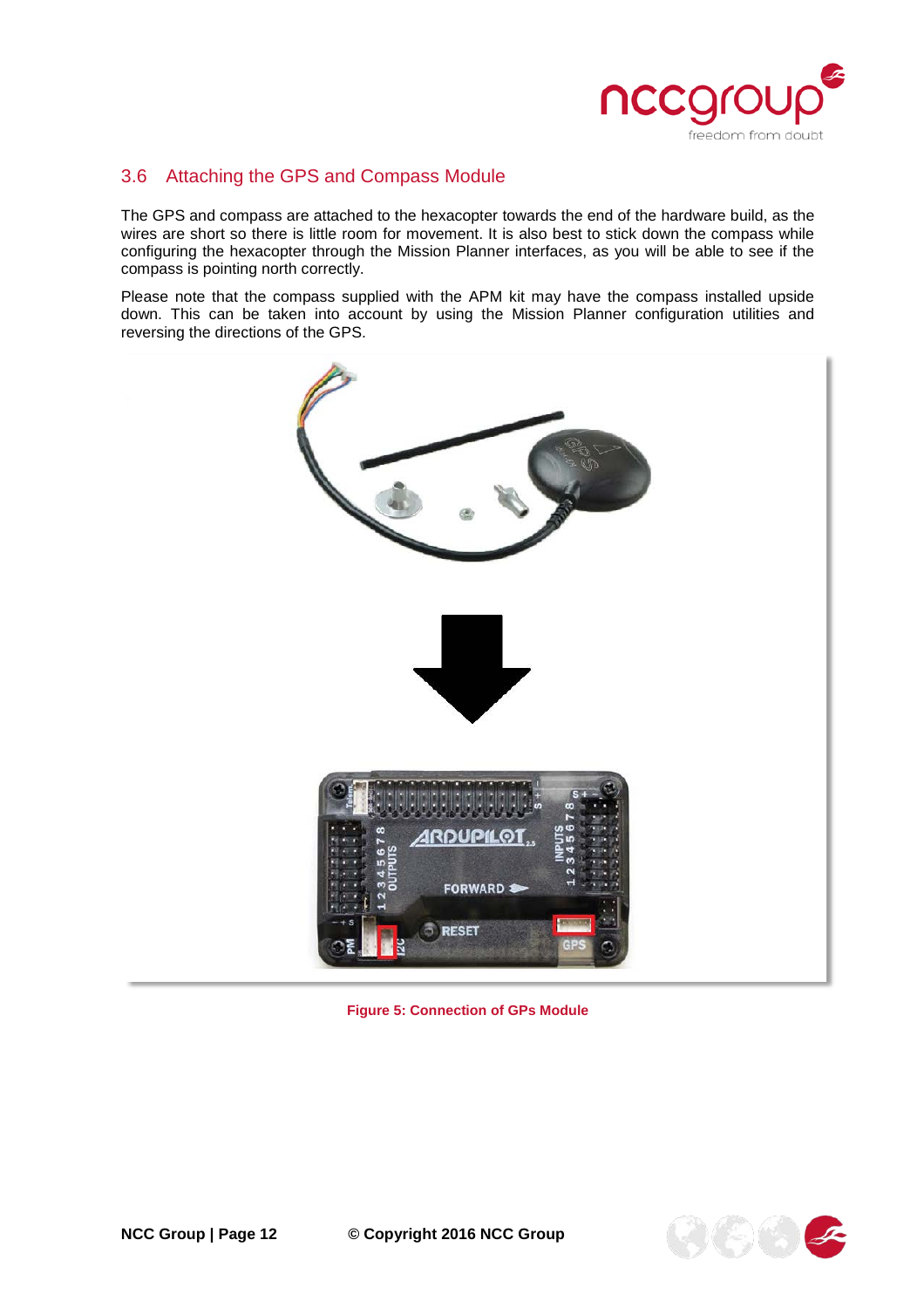

When all the steps above have been completed, the APM, the Raspberry Pi, and the power supply for the Raspberry Pi can be zip-tied to the F550 top plate; this will allow space for an optional gimbal, or for carrying multiple batteries on the bottom of the hexacopter.



**Figure 6: Completion of Hardware Build**

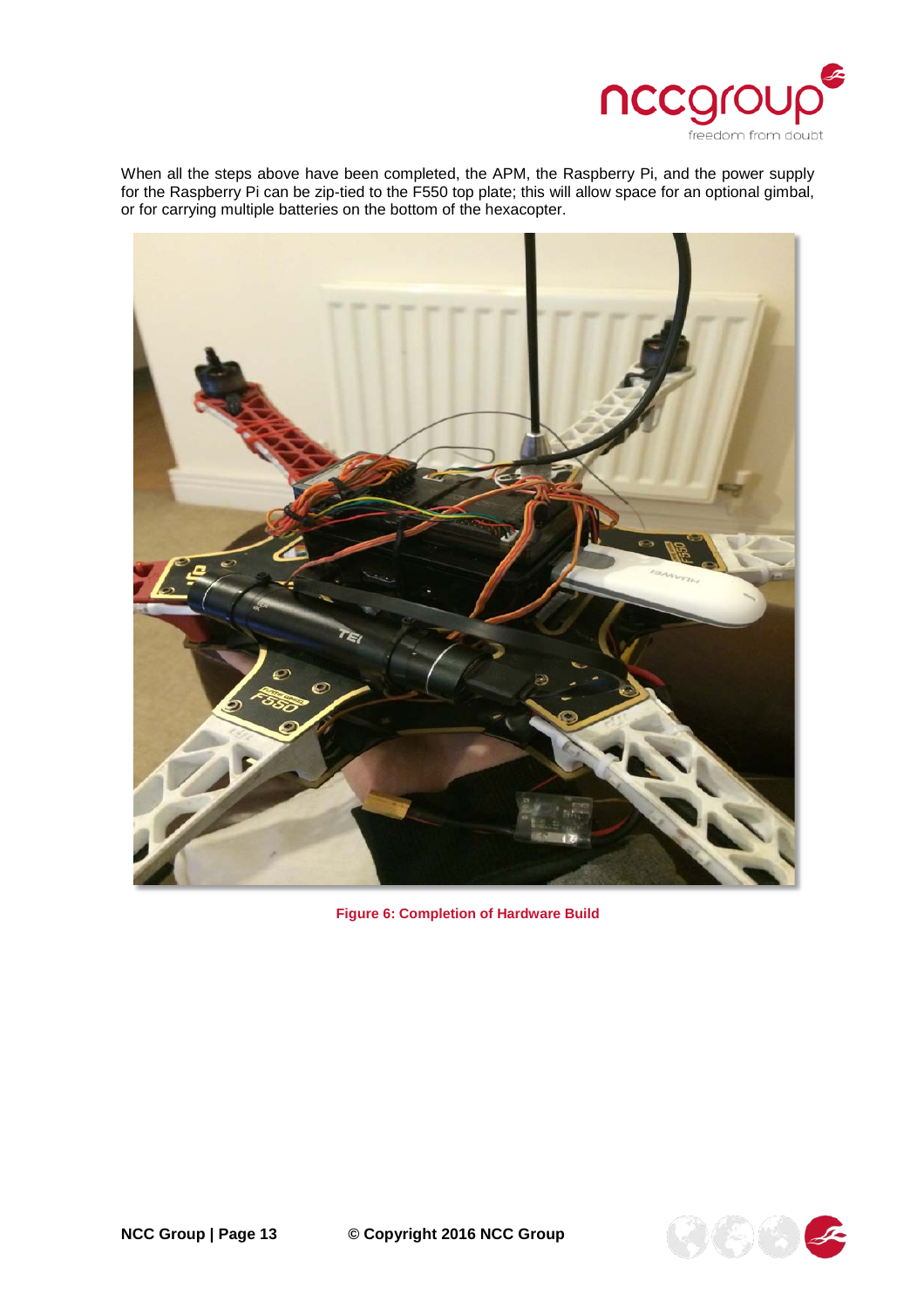

# <span id="page-13-0"></span>3.7 Flashing Firmware on the APM

Flashing the firmware onto the APM has to be completed over USB for safety reasons, as if a drop in network connectivity occurs it could cause the firmware to fail and the APM to malfunction. Flashing the firmware onto the APM tells it what frame type that is in use.

To flash the firmware on to the device, simply connect the hexacopter to the laptop via USB and click the connect button on the top right hand corner of mission planner, then navigate to "Initial setup" and select "Install firmware" from the left-hand menu. This will list a selection of frame types; select APMCopter V3.3.2 Hexa. The firmware will be downloaded and flashed on to the APM



**Figure 7: Flashing Firmware**

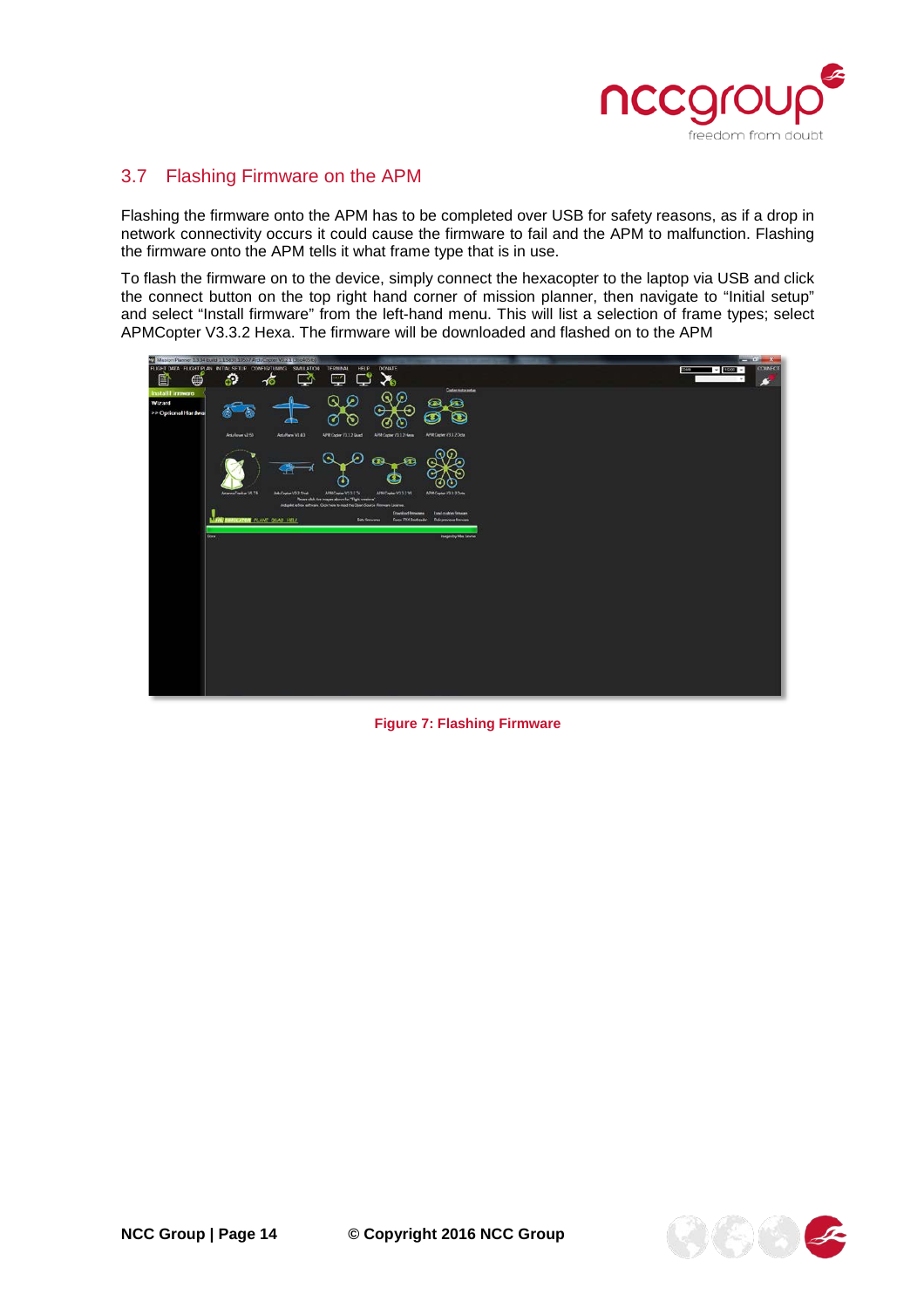

## <span id="page-14-0"></span>3.8 Configuring APM with Mission Planner

The APM can be configured to have the best parameter setting for the build, by using the on-screen wizard within the Mission Planner and then tweaking parameters later on. This will allow configuration of:

- Frame type
- Accelerometer
- **Compass**
- Radio transmitter
- **ESC** calibration
- Flight modes
- **Failsafe**

| W. Mission Planner 13.34 build 1.1.5335 10557 Ard Juppler V3.2.1 G6b405fbr<br>FUGHT DATA FLIGHT PLAN INTIAL SETUP CONFIGITUAING SAVULATION TERMINAL HELP | <b>DONATE</b>                                                                                                                                                                                                         | $-0x$<br>CONNECT<br><b>BASE V</b> |
|----------------------------------------------------------------------------------------------------------------------------------------------------------|-----------------------------------------------------------------------------------------------------------------------------------------------------------------------------------------------------------------------|-----------------------------------|
| 昏<br>ಾ<br>⊕                                                                                                                                              | ╰<br>r<br>44.44<br>冃                                                                                                                                                                                                  |                                   |
| <b>Install Firmware</b><br>Wizard<br>>> Optional Hardway                                                                                                 | MissionPlann                                                                                                                                                                                                          |                                   |
|                                                                                                                                                          | WELCOME TO THE MISSION PLANNER SETUP WIZARD.<br>This wizard will guide you thought the setup process of<br>your autopilot in readiness for your first flight.<br>Please ensure you have assembled your vehicle as per |                                   |
|                                                                                                                                                          | SELFIGT YOUR VEHICLE TO BEGIN<br>a<br>Plano<br>Helicopter                                                                                                                                                             |                                   |
|                                                                                                                                                          | Royar<br>Multirotor                                                                                                                                                                                                   |                                   |
|                                                                                                                                                          | Next $\gg$<br><b>CONTRACTOR</b><br>Progress 1 of 16                                                                                                                                                                   |                                   |
|                                                                                                                                                          |                                                                                                                                                                                                                       |                                   |

**Figure 8: Configure APM with Mission Planner**

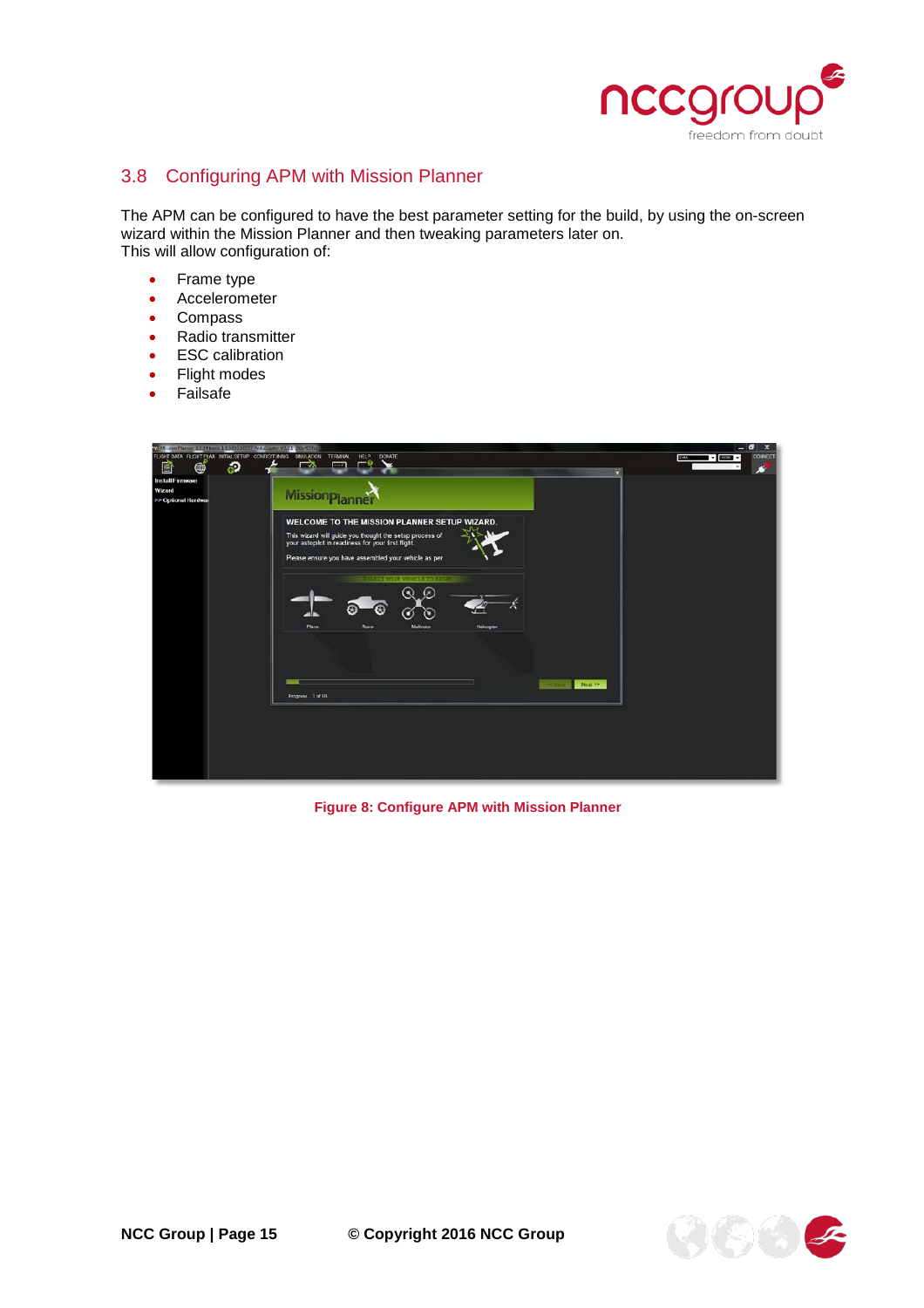

#### <span id="page-15-0"></span>3.9 Install Kali Linux on the Raspberry Pi

After completion of the assembly and configuration of the hardware, the Raspberry Pi requires an operating system. The system we will discuss in this paper is Kali Linux, as it has all the required tools for infrastructure and wireless assessments. The current version of Kali Linux 2.1 for the Raspberry Pi 2 was found to suffer kernel panics, so the Raspberry Pi 1 image was used.

| <b>Image Name</b>        | Size  | Version | SHA1Sum                                  |
|--------------------------|-------|---------|------------------------------------------|
| RaspberryPi 2            | 1104M | 2.0.1   | 25bfa54efe94f18978c9f9684c0cf1cc34e2b905 |
| RaspberryPi <sup>®</sup> | 1038M | 2.0.1   | e91ef99dab6bea2ff1250828cce7132cc10fe217 |
| RaspberryPi w/TFT @      | 870M  | 2.0.1   | 9c3f1fea74cb644480c79e2ea06b3e77d398bca5 |

#### **Figure 9: Kali Linux for Raspberry Pi**

Linux has a built-in utility to download files from the web, "wget". This can be seen in use, downloading the Kali image, below:

root@kali-Laptop:~# wget http://images.kali.org/kali-2.0.1-rpi.img.xz --2015-11-20 19:22:02-- http://images.kali.org/kali-2.0.1-rpi.img.xz Resolving images.kali.org (images.kali.org)... 199.189.86.7, 188.138.17.16 Connecting to images.kali.org (images.kali.org)|199.189.86.7|:80... connected. HTTP request sent, awaiting response... 200 OK Length: 1064607380 (1015M) [application/octet-stream] Saving to: 'kali-2.0.1-rpi.img.xz' kali-2.0.1-rpi.img.xz 100%[================================================>] 1015M 942KB/s in 23m 10ss 2015-11-20 19:45:12 (748 KB/s) - 'kali-2.0.1-rpi.img.xz' saved [1064607380/1064607380] root@kali:~#

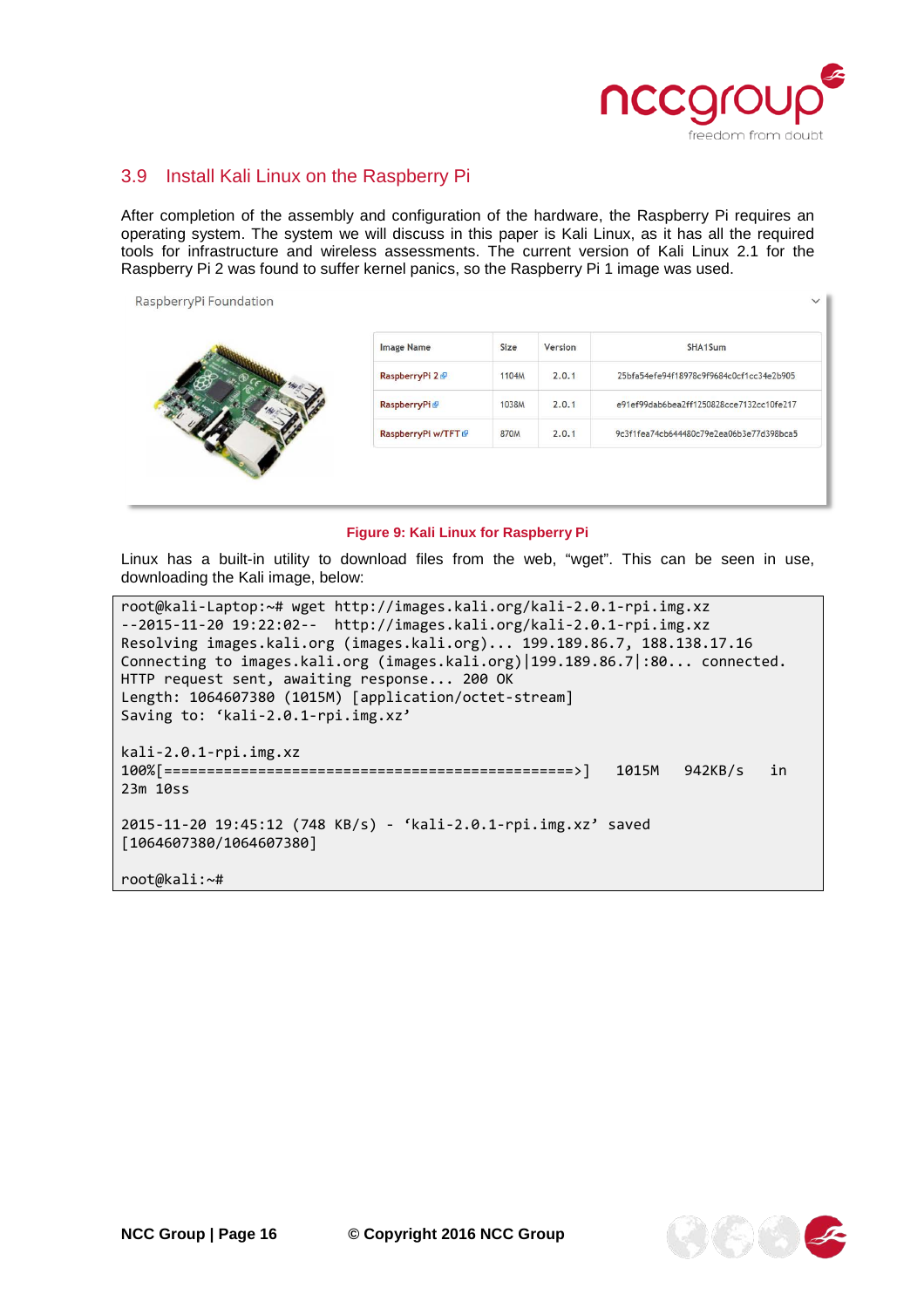

The Kali image comes as a compressed package when downloaded from the website, so it is necessary to unzip it:

root@kali-Laptop:~# unxz kali-2.0.1-rpi.img.xz root@kali-Laptop:~#

Once the image has been extracted, locate the partition on the SD card so the image can be cloned onto it.

```
root@kali-Laptop:~# fdisk -l
Disk /dev/sda: 30 GiB, 32212254720 bytes, 62914560 sectors
Units: sectors of 1 * 512 = 512 bytes
Sector size (logical/physical): 512 bytes / 512 bytes
I/O size (minimum/optimal): 512 bytes / 512 bytes
Disklabel type: dos
Disk identifier: 0xb2d1b90f
Device Boot Start End Sectors Size Id Type
/dev/sda1 * 2048 60262399 60260352 28.8G 83 Linux
/dev/sda2 60264446 62912511 2648066 1.3G 5 Extended
              60264448 62912511 2648064 1.3G 82 Linux swap / Solaris
Disk /dev/sdj: 7.4 GiB, 7948206080 bytes, 15523840 sectors
Units: sectors of 1 * 512 = 512 bytes
Sector size (logical/physical): 512 bytes / 512 bytes
I/O size (minimum/optimal): 512 bytes / 512 bytes
Disklabel type: dos
Disk identifier: 0x000ddd94
Device Boot Start End Sectors Size Id Type
/dev/sdj1 1 125000 125000 61M c W95 FAT32 (LBA)
/dev/sdj2 125001 14335999 14210999 6.8G 83 Linux
```
To clone the image on to the SD card, use the built-in Linux utility DD, as shown below:

root@kali-Laptop:~# dd bs=4M if=kali-2.0.1-rpi.img of=/dev/sdj 1750+0 records in 1750+0 records out 7340032000 bytes (7.3 GB) copied, 933.588 s, 7.9 MB/s root@kali-Laptop:~#

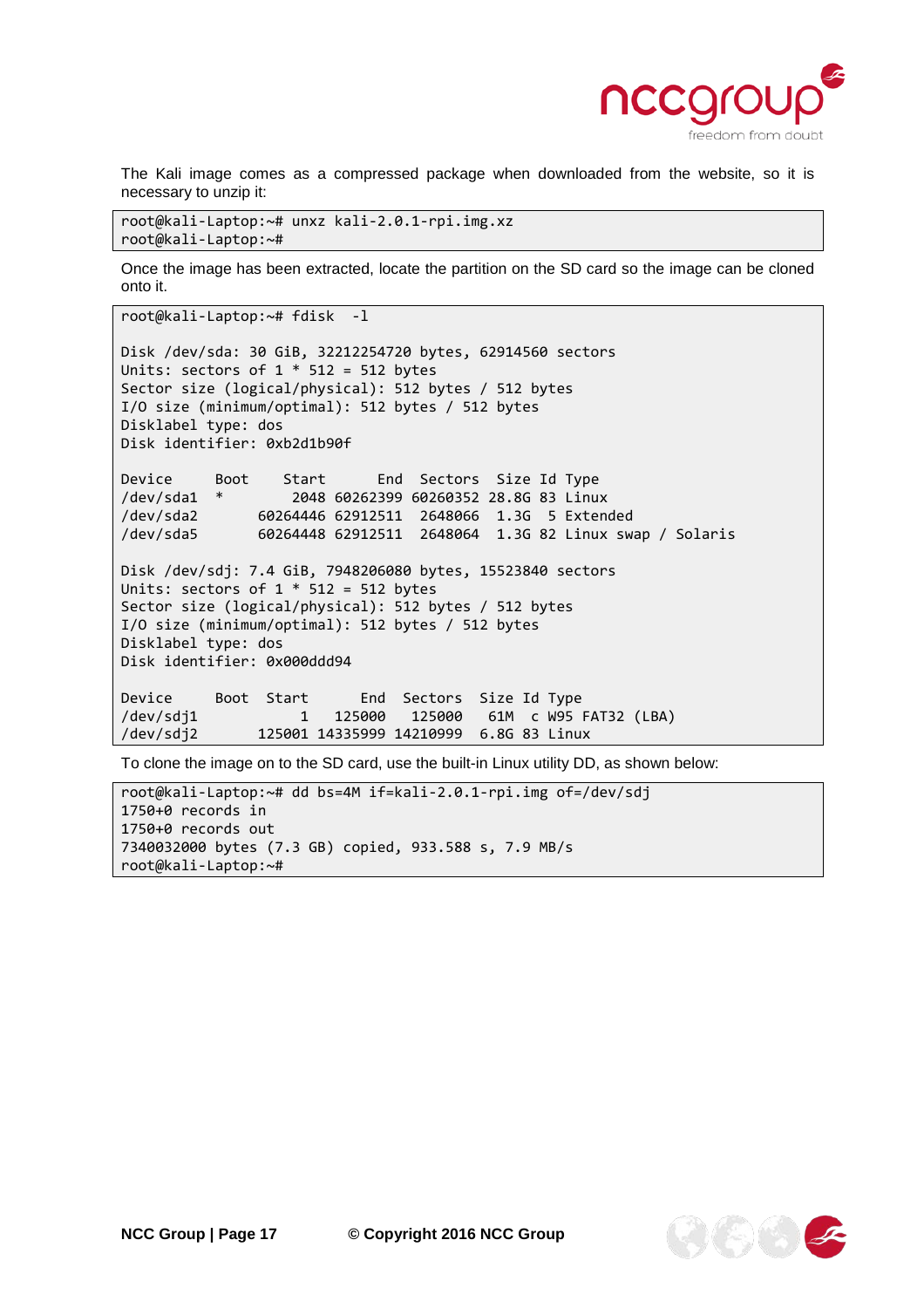

#### <span id="page-17-0"></span>3.10 Installing MavLink on the Kali Linux

Once Kali has successfully booted and SSH access has been established, MAVLink must be installed, for controlling the APM and allowing the use of custom script integration:

```
root@kali-Pi:~# apt-get –y update 
root@kali-Pi:~# apt-get –y install screen python-matplotlib python-opencv python-
pip python2.7-dev python-numpy
root@kali-Pi:~# pip install pymavlink
root@kali-Pi:~# pip install mavproxy
```
To test the connection between the Raspberry Pi and APM, ensure both are powered on, and then enter the following commands into the Raspberry Pi's terminal:

```
root@kali-Pi:~# mavproxy.py --master=/dev/ttyAMA0 --baudrate 57600
Connect /dev/ttyAMA0 source_system=255
Log Directory: 
Telemetry log: mav.tlog
MAV> Waiting for heartbeat from /dev/ttyAMA0
fence breach
online system 1
GUIDED> Mode GUIDED
APM: ArduCopter V3.2.1 (36b405fb)
APM: Frame: HEXA
Flight battery 100 percent
Received 306 parameters
Saved 306 parameters to mav.parm
GUIDED>
```
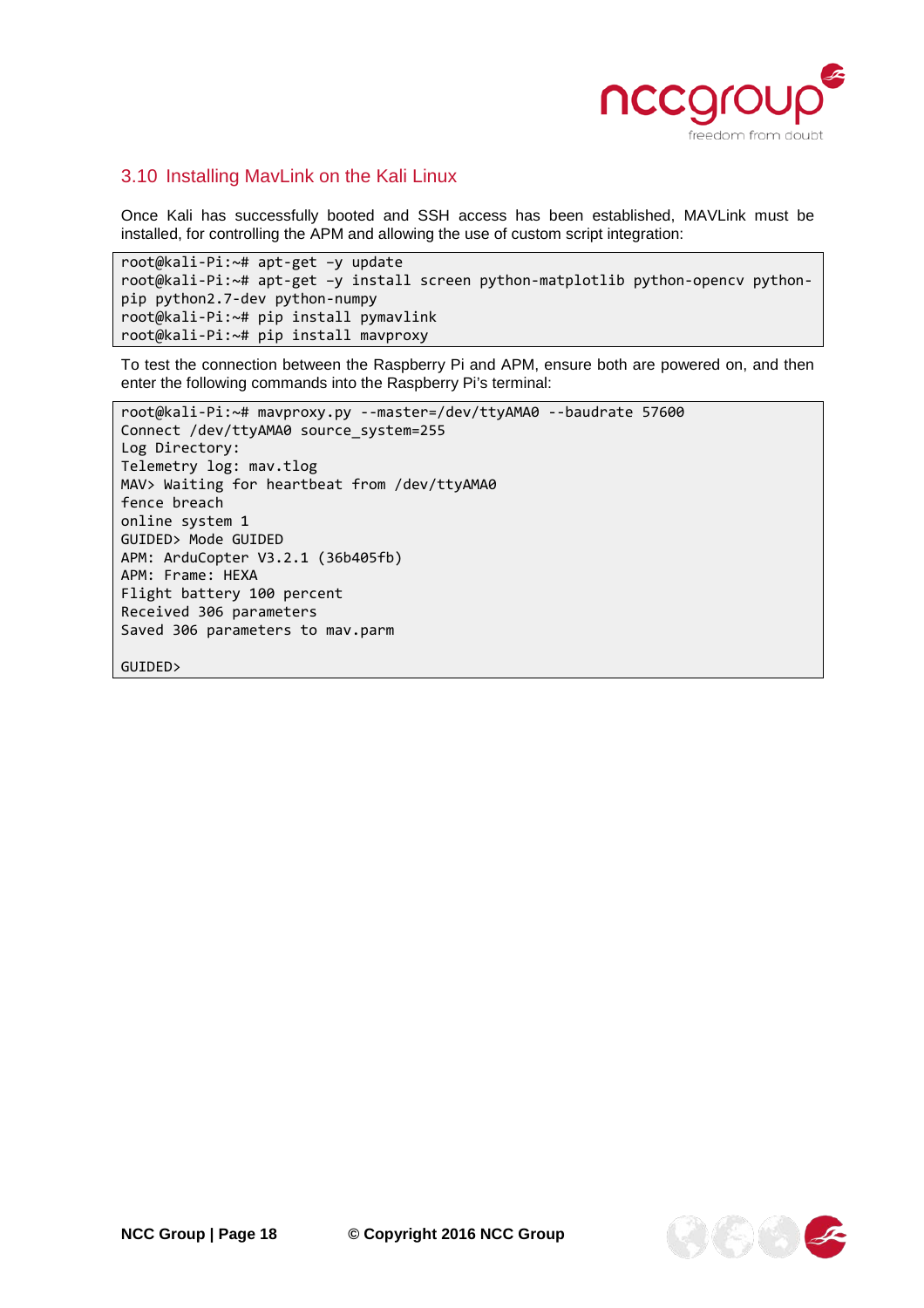

Once MAVProxy has started it should be possible to type in the following command to display the ARMING\_CHECK parameters value.

**Ensure the transmitter has been bound and powered on, a LIPO battery is connected to the power module, propellers are not attached, and any wires are away from the moving parts, before attempting the following commands**:

STABILIZE> param show ARMING\_CHECK<br>STABILIZE> ARMING CHECK 1.000000 STABILIZE> ARMING\_CHECK STABILIZE> param set ARMING\_CHECK 0 STABILIZE> arm throttle STABILIZE> APM: Calibrating barometer APM: barometer calibration complete APM: Initialising APM... Got MAVLink msg: COMMAND\_ACK {command : 400, result : 0} ARMED STABILIZE> disarm STABILIZE> Got MAVLink msg: COMMAND\_ACK {command : 400, result : 0} DISARMED

STABILIZE>

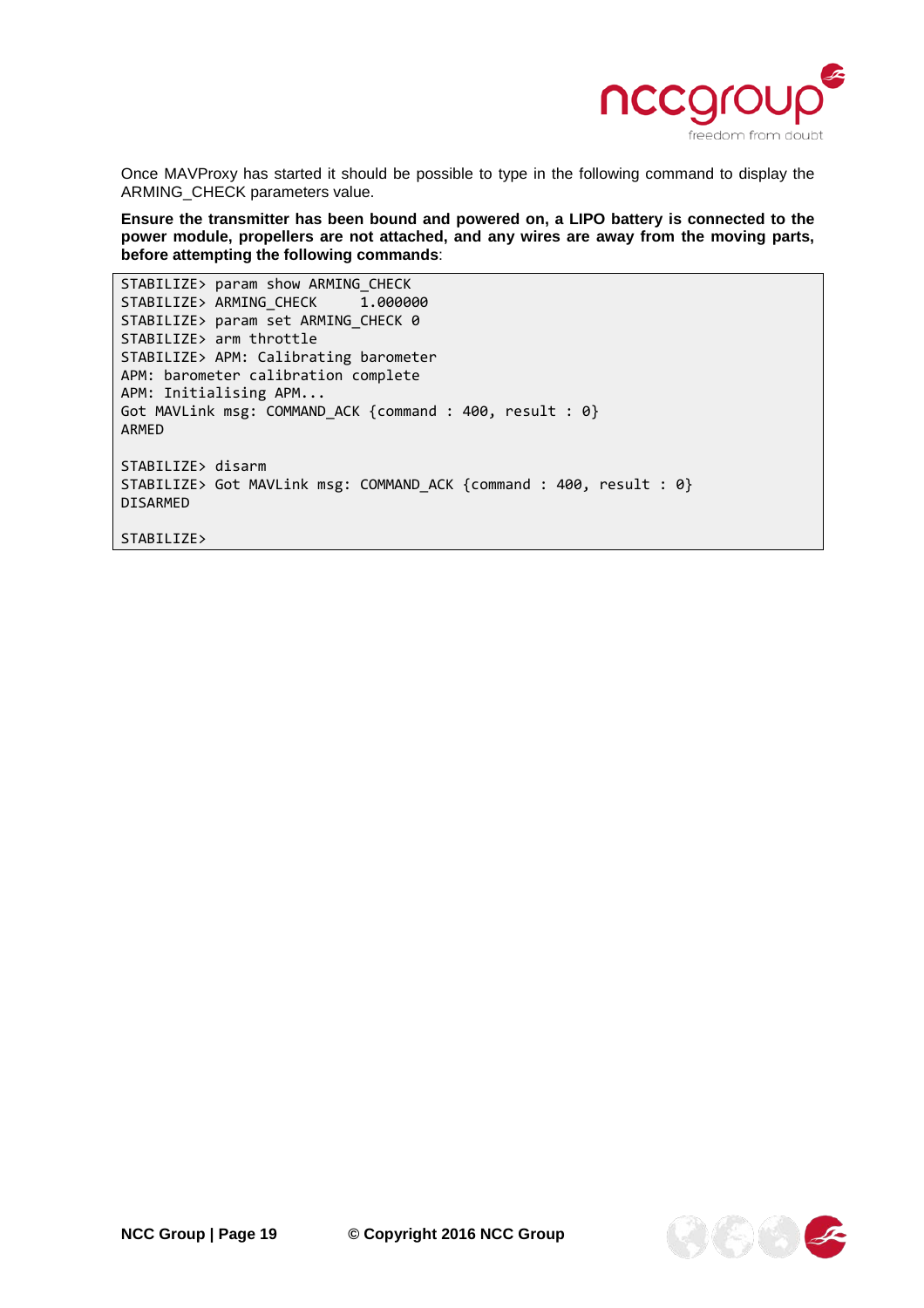

#### <span id="page-19-0"></span>3.11 Installing WiMap on the Kali Linux

When the MavLink connection has been successfully established, a few Python libraries are required. The Python Scapy library is necessary for WiMap to read 802.11 packets such as management frames, which is how WiMap identifies wireless access points:

root@kali-Pi:~# apt-get install python-scapy python-mysqldb

The Python Dronekit library is necessary for WiMap to obtain the current location of the hexacopter. Using this library makes it possible to use the APM GPS module, thus saving weight, as a secondary GPS module would normally be required for the Raspberry Pi:

```
root@kali-Pi:~# git clone https://github.com/dronekit/dronekit-python
Cloning into 'dronekit-python'...
remote: Counting objects: 4465, done.
remote: Compressing objects: 100% (66/66), done.
remote: Total 4465 (delta 27), reused 0 (delta 0), pack-reused 4395
Receiving objects: 100% (4465/4465), 2.94 MiB | 521.00 KiB/s, done.
Resolving deltas: 100% (2632/2632), done.
Checking connectivity... done.
root@kali-Pi:~#
root@kali-Pi:~# cd dronekit-python/
root@kali-Pi:~/dronekit-python# python setup.py build
root@kali-Pi:~/dronekit-python# python setup.py install
```
To ensure all the Python libraries are installed and working correctly, start a screen session that will then start MavProxy to allow connections on port 57600:

root@kali-Pi:~# screen –dm -S MavLink -s /bin/bash mavproxy.py - out=127.0.0.1:57600 --master=/dev/ttyAMA0 --baudrate=57600

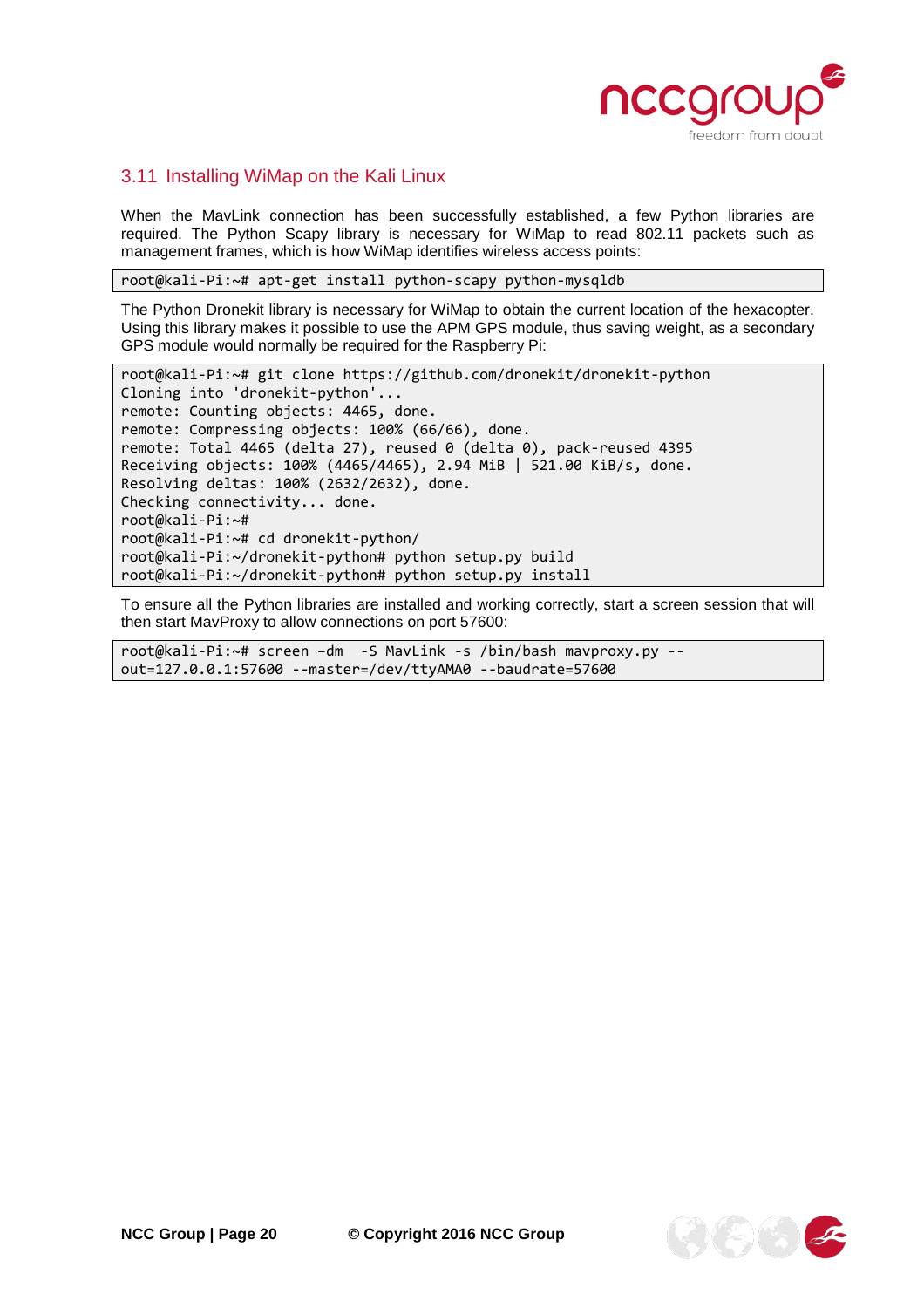

This Python script is for testing a connection to the APM and retrieving GPS locational data, to ensure WiMap will be able to find its current location and plot the networks in range.

```
root@kali-Pi:~# cat test-connection.py 
from dronekit import connect
print 'Connecting to vehicle on: 127.0.0.1:57600'
vehicle = connect('127.0.0.1:57600', wait_ready=True, heartbeat_timeout=30, 
source system=255)
if vehicle.location.global_frame.lat or vehicle.location.global_frame.alt is not 
None:
      Lat = vehicle.location.global_frame.lat
      Lon = vehicle.location.global_frame.lon
      Alt = vehicle.location.global_frame.alt
      Fix = vehicle.gps_0.fix_type 
      NumSat = vehicle.gps 0.satellites visible
      print Lat,Lon,Alt,Fix,NumSat
root@kali-Pi:~#
```
If run successfully, the connection script should output the current attitude, longitude, altitude, GPS fix type, and satellites in view. If the script returns back 0.0 0.0 or something similar to this, it is still successful but the APM currently has no GPS fix:

root@kali-Pi:~# python test-connection.py Connecting to vehicle on: 127.0.0.1:57600 >>> Frame: HEXA 5X.5X4X1X8 -0.X6X1X13 64.4 3 4 root@kali-Pi:~#

Copy the zip file from the Kali Linux desktop to the Raspberry Pi using SCP:

```
root@kali-Lappy:~/Desktop# scp Raspberry\ Pi\ Files.zip root@192.168.1.1:/root/
root@192.168.1.1's password: 
Raspberry Pi Files.zip 100% 7399 7.2KB/s 00:00 
root@kali-Lappy:~/Desktop# ssh root@192.168.1.1
```
Install Zip, as Kali Linux does not have Zip installed by default, and then unzip the WiMap files. All the dependencies should now be installed, so you can run WiMap, as shown in figure 10:

```
root@kali-Pi:~# apt-get install unzip
root@kali-Pi:~# unzip Raspberry Pi Files.zip
root@kali-Pi:~# cd Raspberry Pi Files
root@kali-Pi:~/Raspberry Pi Files# python WiMap.py wlan0
```
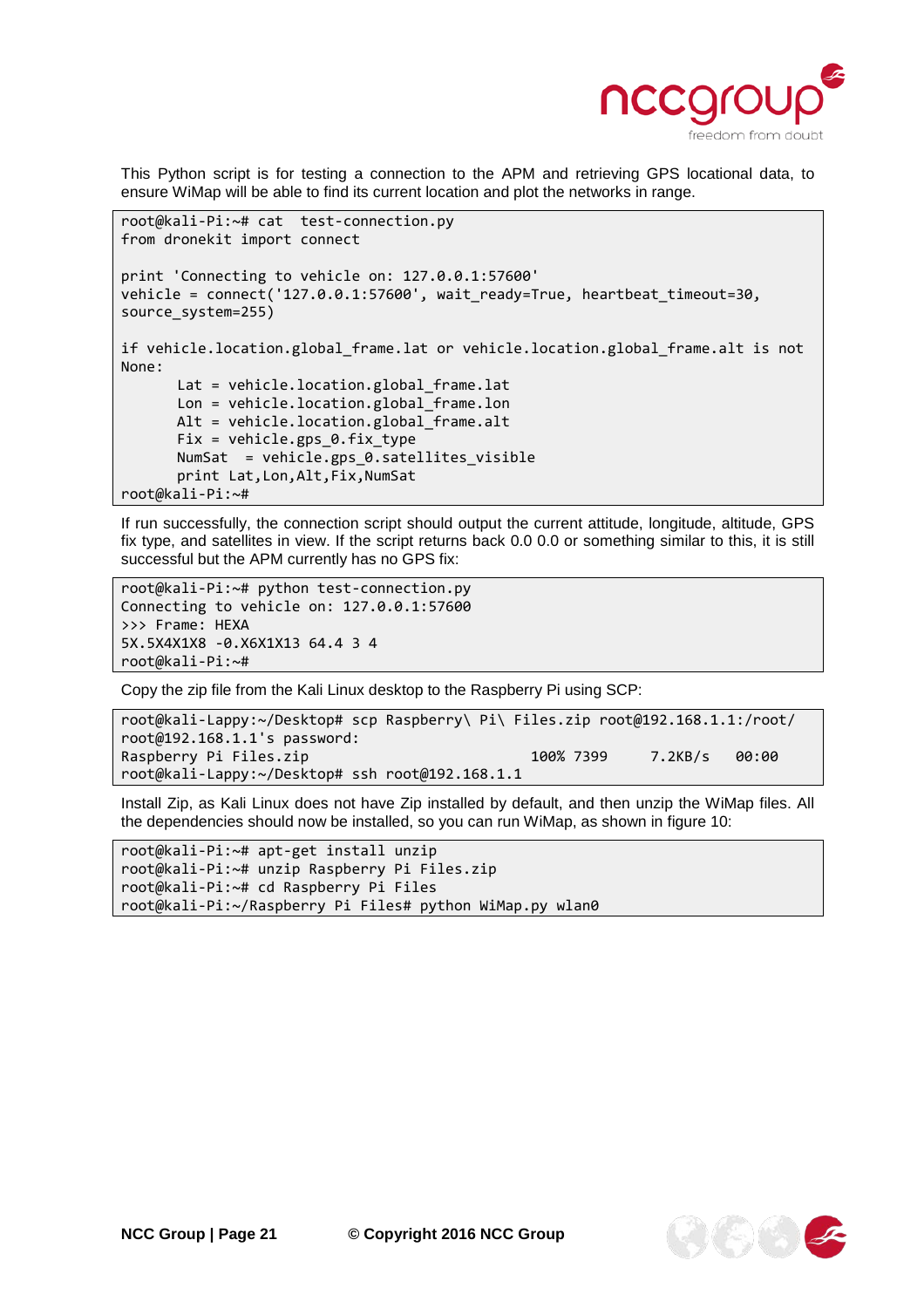

|                   | ##  |    |             |                                            |      | ##  |    |    |          |    |  |  |
|-------------------|-----|----|-------------|--------------------------------------------|------|-----|----|----|----------|----|--|--|
|                   | ##  | ## | ##          | ##                                         | ###  | ### |    | ## | ##       | ## |  |  |
|                   | ##  | ## | ##          | ##                                         | #### |     | ## | ## | ##       | ## |  |  |
|                   | ##  | ## | ##          | ##                                         | ##   |     |    | ## | ######## |    |  |  |
|                   | ##  | ## | ##          | ##                                         | ##   | ##  |    |    | ##       |    |  |  |
|                   | ##  | ## | ##          | ##                                         | ##   | ##  | ## | ## | ##       |    |  |  |
|                   | ### |    | ###         | ####                                       | 並並   | ##  | 兹兹 | 发花 | ##       |    |  |  |
|                   |     |    |             | Wireless Network Mapper By Michael Johnson |      |     |    |    |          |    |  |  |
|                   |     |    |             |                                            |      |     |    |    |          |    |  |  |
| Network Detected: |     |    |             |                                            |      |     |    |    |          |    |  |  |
|                   |     |    |             | Essid: TALKTALK-                           |      |     |    |    |          |    |  |  |
|                   |     |    |             | Bssid: :1b:75:24                           |      |     |    |    |          |    |  |  |
|                   |     |    | Channel: 9  |                                            |      |     |    |    |          |    |  |  |
|                   |     |    |             | Encryption: WPA2                           |      |     |    |    |          |    |  |  |
|                   |     |    | Power: -55  |                                            |      |     |    |    |          |    |  |  |
|                   |     |    |             | Visible Satalites: 4                       |      |     |    |    |          |    |  |  |
|                   |     |    |             | Time: Sat Nov 21 19:31:38 2015             |      |     |    |    |          |    |  |  |
|                   |     |    | Latitude:   |                                            | -317 |     |    |    |          |    |  |  |
|                   |     |    |             | Longitued: -0.6680524                      |      |     |    |    |          |    |  |  |
|                   |     |    |             | Altitude: 86.97                            |      |     |    |    |          |    |  |  |
|                   |     |    | GPS: 3D Fix |                                            |      |     |    |    |          |    |  |  |
|                   |     |    |             | Plotting Network                           |      |     |    |    |          |    |  |  |

**Figure 10: WiMap Running**

The final Python script, SendData.py, needs to be edited with the valid MySQL user credentials. Open a cache file written from WiMap and then go on to read the identified networks; the script will then connect to the bridge's MySQL database and insert the networks for later viewing via the web interface.

```
root@kali-Pi:~/Raspberry Pi Files# cat SendData.py 
import MySQLdb as mysql
import time,os
IP="BrdigeIPHere"
Username="wimapclient"
Password="passwordhere"
Database="WiMap"
[SNIP]
```
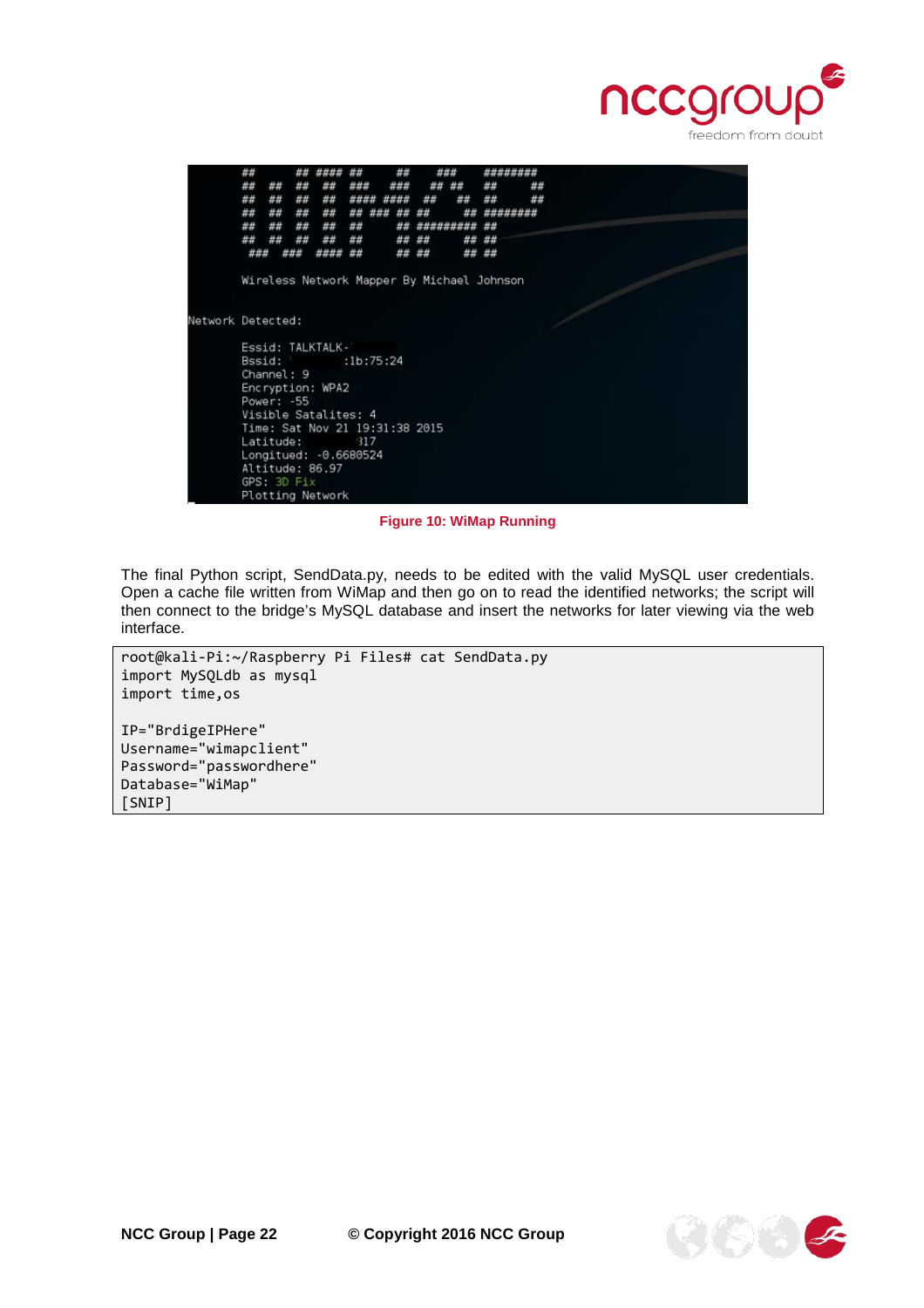

## <span id="page-22-0"></span>3.12 Auto Connecting Raspberry Pi to VPS Bridge

#### **Raspberry Pi**

Enable starting up on boot for the 3G dongle

root@kali:~# cat /etc/network/interfaces auto lo iface lo inet loopback allow-hotplug eth1 iface eth1 inet dhcp root@kali:~#

The following rules will stop the 3G USB dongle from mounting as a mass storage device instead of a USB modem:

root@kali:~# wget https://raw.githubusercontent.com/digidietze/usb-modeswitchdata/master/40-usb\_modeswitch.rules --2015-11-22 02:27:51-- https://raw.githubusercontent.com/digidietze/usbmodeswitch-data/master/40-usb\_modeswitch.rules Resolving raw.githubusercontent.com (raw.githubusercontent.com)... 185.31.18.133, 64:ff9b::b91f:1285 Connecting to raw.githubusercontent.com (raw.githubusercontent.com)|185.31.18.133|:443... connected. HTTP request sent, awaiting response... 200 OK Length: 26132 (26K) [text/plain] Saving to: '40-usb\_modeswitch.rules' 40-usb\_modeswitch.rules 100%[========================================>] 25.52K --.-KB/s in 0.04s 2015-11-22 02:27:52 (571 KB/s) - '40-usb\_modeswitch.rules' saved [26132/26132] root@kali:~# mv 40-usb\_modeswitch.rules /lib/udev/rules.d/ root@kali:~# reboot

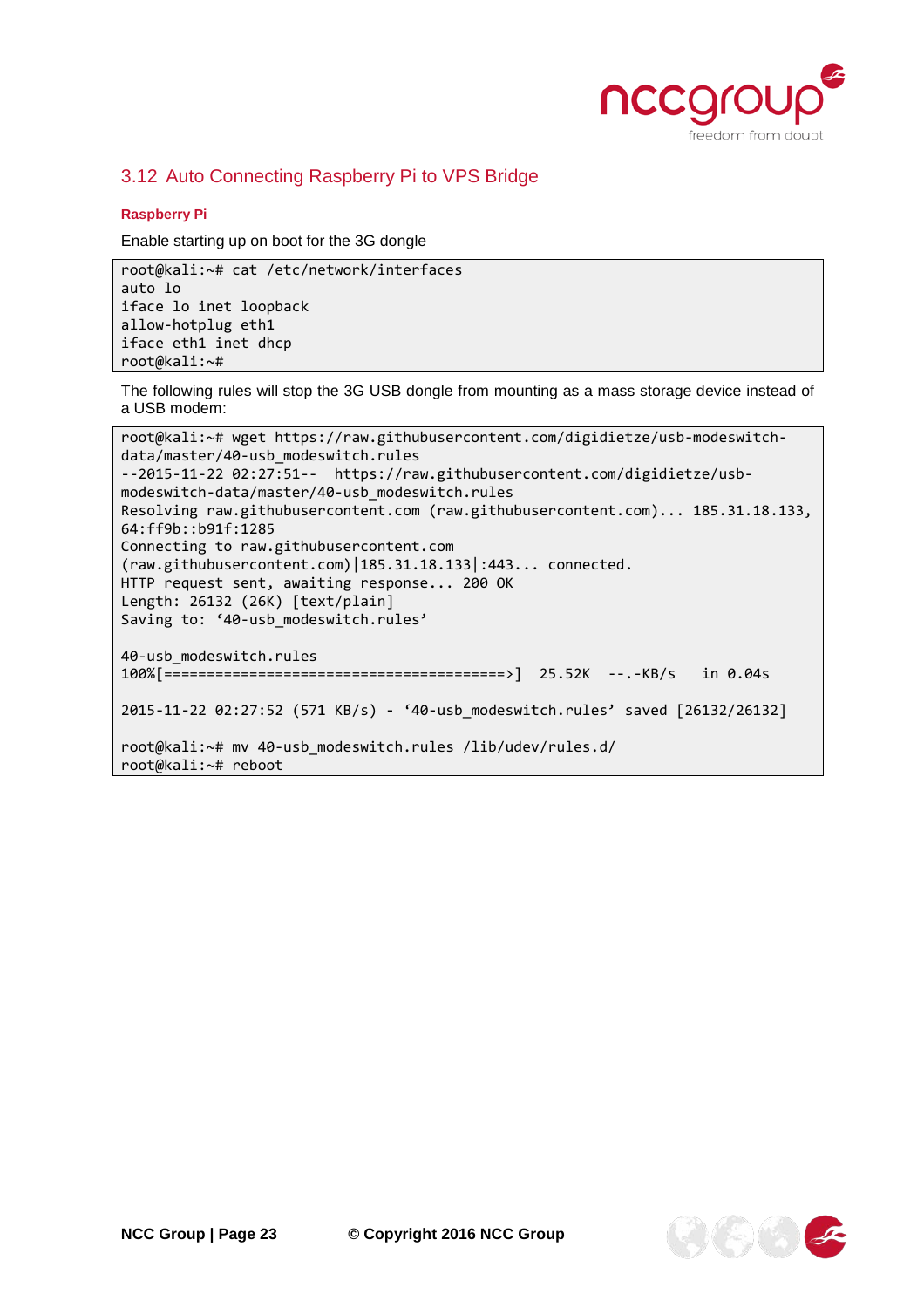

The start-up script, WiMap, needs to be edited with the IP address of the VPS bridge; this allows Mav Proxy to connect to the VPS bridge and relay commands sent from Mission Planner and other applications:

```
root@kali:~/WiMap# cat WiMap
echo "Starting MavLink Proxy"
(
date
echo $PATH
PATH=$PATH:/bin:/sbin:/usr/bin:/usr/local/bin
export PATH
cd /root/
screen -d -m -S MavLink -s /bin/bash mavproxy.py --master=/dev/ttyAMA0 --
baudrate 57600 --out=<vpsbridgeip>:14550 --out=127.0.0.1:57600
) > /tmp/rc.log 2>&1
root@kali:~/WiMap#
```
A successful run of the script will start three simultaneous screen sessions that have been detached; these can be reattached at any time for debugging purposes:

root@kali:~/WiMap# ./WiMap Starting MavLink Proxy Starting WiMap Starting WiMap Data Service root@kali:~/WiMap# screen -dr There are several suitable screens on: 24830.SendData (11/21/2015 09:11:24 PM) (Detached) 24827.WiMap (11/21/2015 09:11:24 PM) (Detached) 24824.MavLink(11/21/2015 09:11:24 PM) (Detached) Type "screen [-d] -r [pid.]tty.host" to resume one of them. root@kali:~/WiMap#

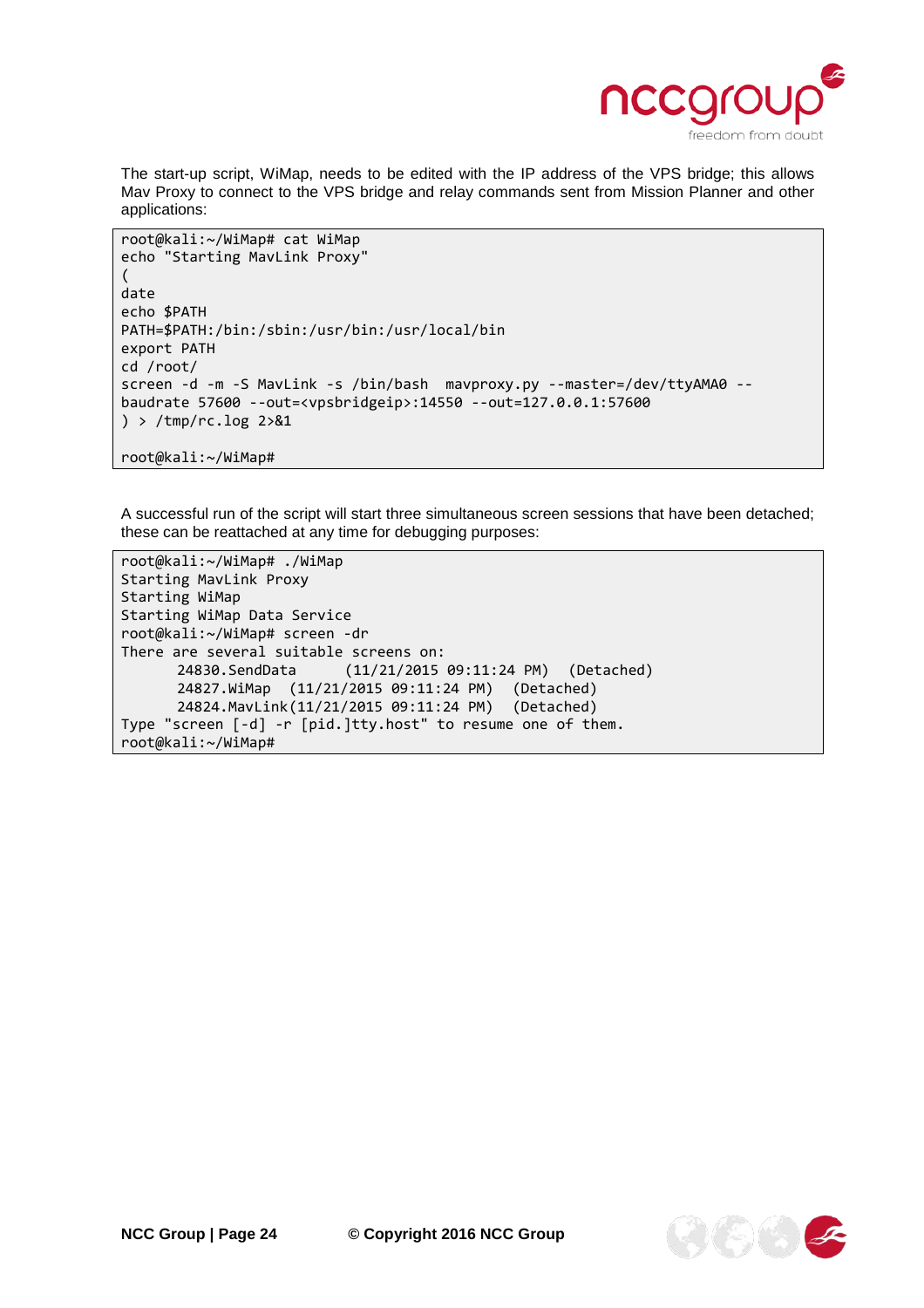

#### **VPS Bridge**

root@WiMap-Server:~# sudo apt-get update root@WiMap-Server:~# sudo apt-get install screen python-matplotlib python-opencv python-pip python-numpy python-dev root@WiMap-Server:~# sudo pip install pymavlink root@WiMap-Server:~# sudo pip install mavproxy

MavProxy needs to listen on the bridge, as the clients may connect via NAT and the hexacopter will not be able to communicate with the remote base station:

root@WiMap-Server:~# screen -dms /bin/bash mavproxy.py –out=udpin:0.0.0.0:57600 - -aircraft Drone

Whenever the Raspberry Pi connects to the bridge, three files will be created.

After Mav Proxy has started on the bridge, ensure the APM and Raspberry Pi are powered, with Mav Proxy running, and then establish the connection between the Raspberry Pi and the bridge. It is then possible to connect APM Planner to the Mav Proxy.



**Figure 11: Mission Planner Interface**

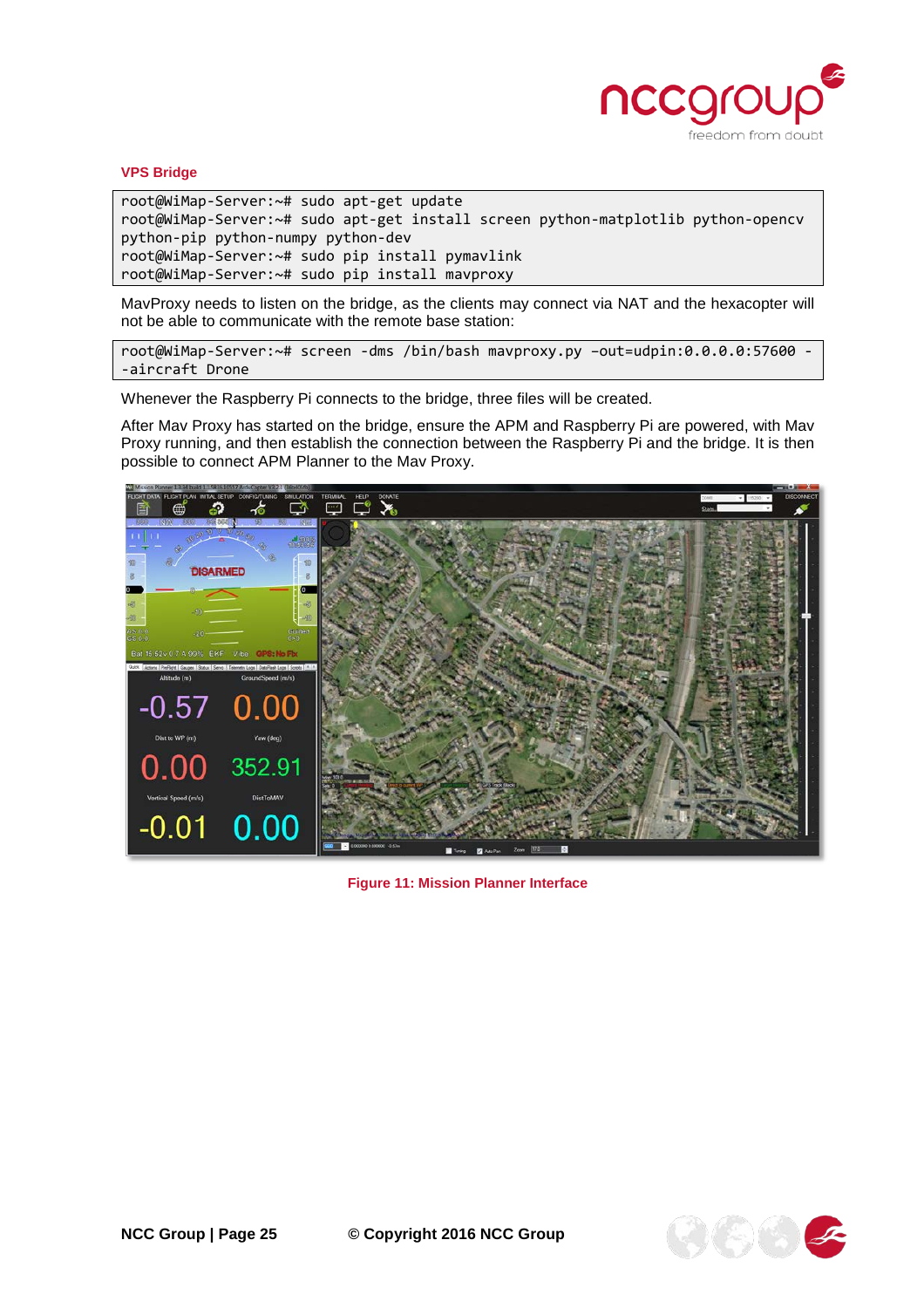

#### **WiMap Web Interface**

On the VPS bridge, an Apache webserver with PHP and MySQL is required in order to host the web interface for WiMap. These can be installed using the APT package manager in Ubuntu:

root@WiMap-Server:~# apt-get –y install apache php mysql

After the dependencies for the web interface have been installed, ensure the services have been started successfully. Copy the files from the html directory into the webroot of the Ubuntu server. After all the files have been copied across, edit the DB-Install file with passwords and usernames of your own choice, and then install the database with the MySQL command line interface:

root@WiMap-Server:~ /WiMap/VPS Bridge Web Interface/html/DB-Install# mysql -uroot < Database-Install

After the database has been installed, ensure that the accounts have access to connect from a remote IP address, as the SendData.py script will connect to the database and insert networks that it has identified.

Once all checks have been completed, edit the "config.php" file with the username and password that was previously inserted into the database, then browse to the IP address of the bridge to be presented with a login form:

| Username:<br>Password:<br>Login |
|---------------------------------|
|                                 |

**Figure 12: WiMap Web Interface**

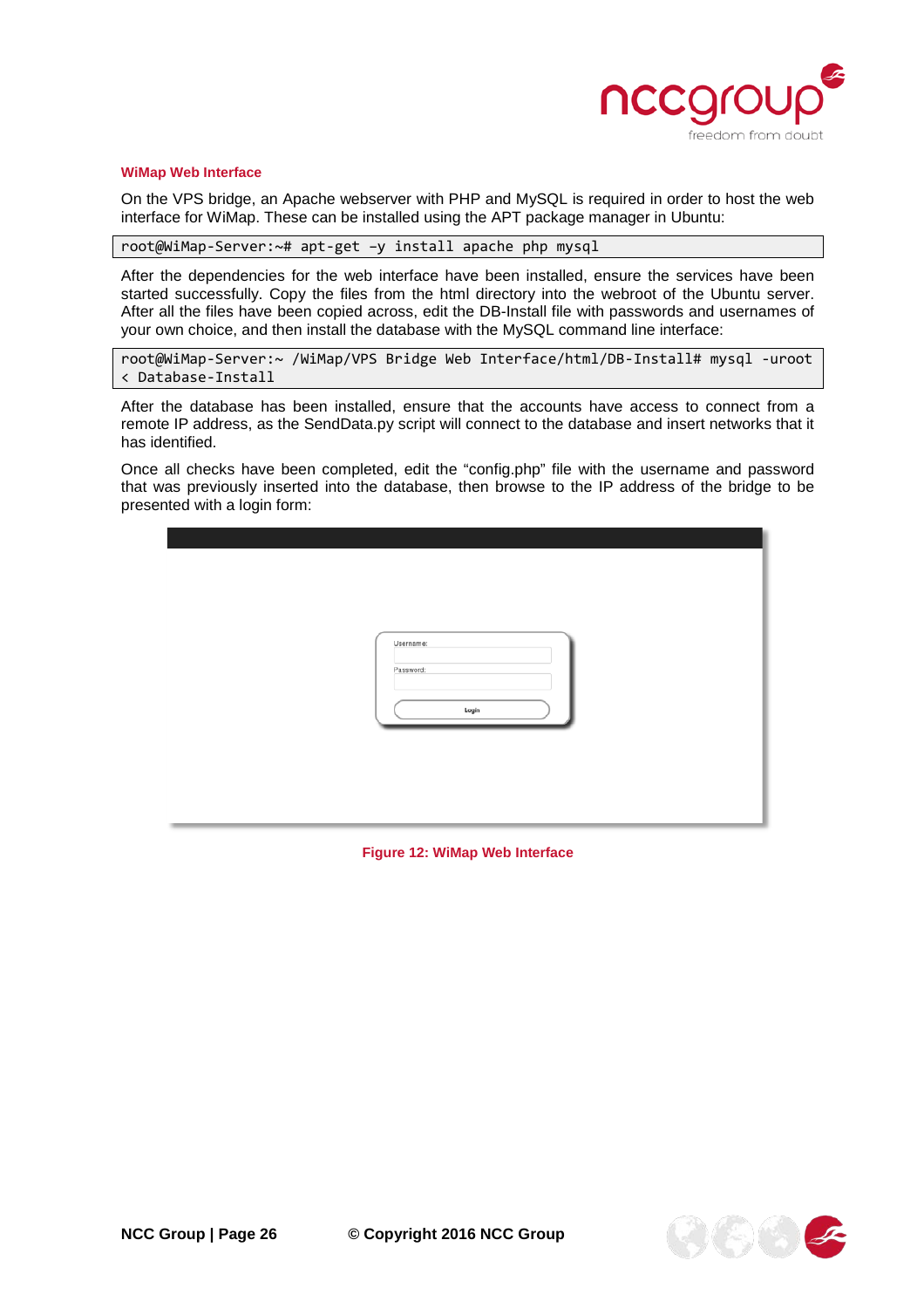

Note that the map and graph will populate once the drone has a 3D GPS fix and there are networks within range. As there is currently no data within the database, it is possible to login to the WiMap interface and manually add networks.



**Figure 13: Example of WiMap Plotting Wireless Access Points**

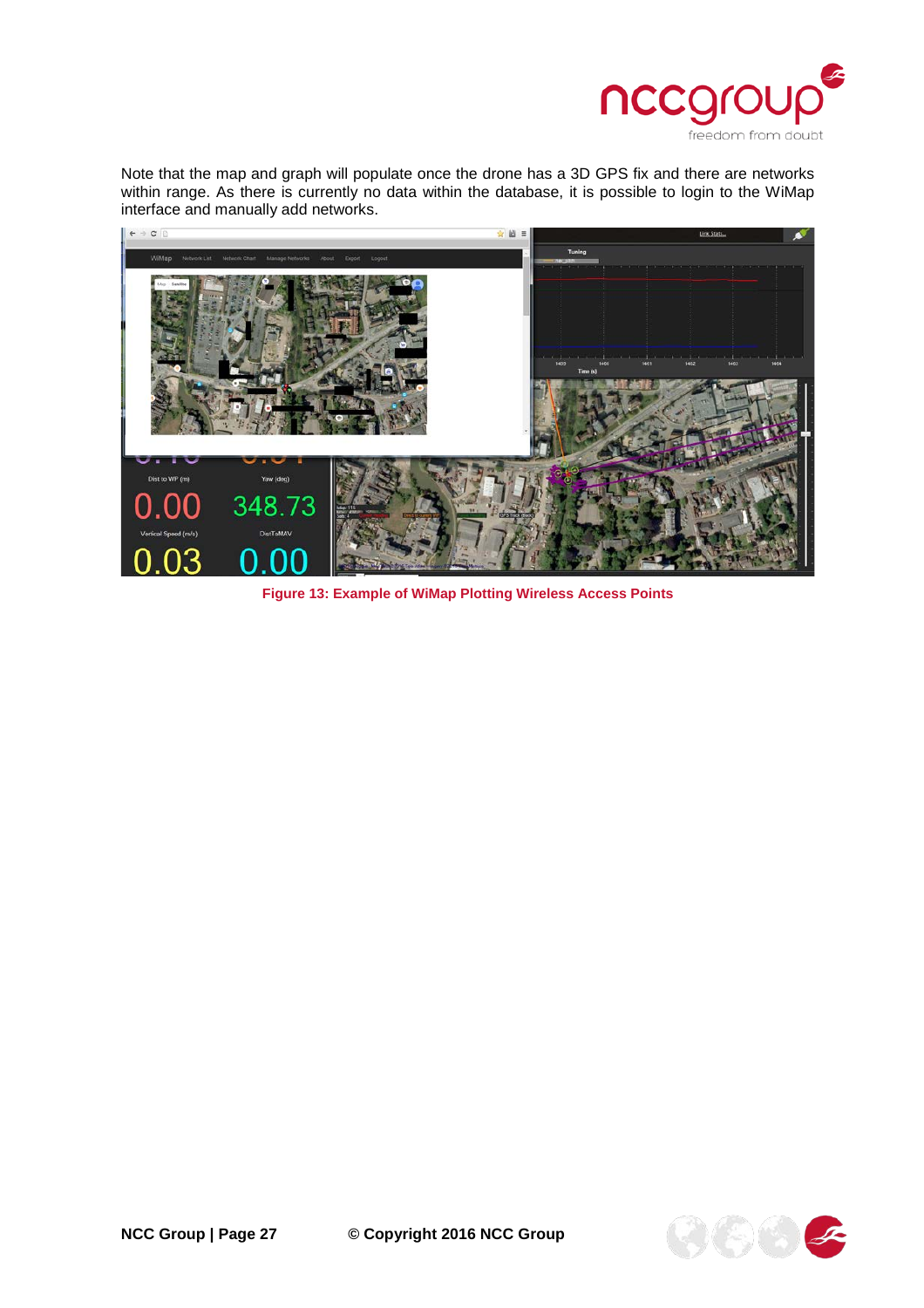

#### <span id="page-27-0"></span>3.13 Remote Administration of the Raspberry Pi

For remote administration to work, some SSH keys will need to be generated. As the 3/4G network is possibly behind a firewall, the network will require a reverse connection, thus bypassing the firewall:

```
root@kali-Pi:~# ssh-keygen 
Generating public/private rsa key pair.
Enter file in which to save the key (/root/.ssh/id_rsa): 
Enter passphrase (empty for no passphrase): 
Enter same passphrase again: 
Your identification has been saved in /root/.ssh/id rsa.
Your public key has been saved in /root/.ssh/id_rsa.pub.
The key fingerprint is:
2f:f0:50:6f:6b:a0:af:08:1a:af:31:d9:34:2c:32:c8 root@kali-Pi
The key's randomart image is:
+---[RSA 2048]----+
| |
| |
| . |
|o.\left| =E+ \right| o S o
|.* . = + .|= 0 \tcdot 0 +| * . . . . 0|0.. \t ...+-----------------+
```
Use SSH-copy to copy the SSH keys to the VPS bridge and allow the use of auto login:

```
root@kali-Pi:~# ssh-copy-id -i /root/.ssh/id_rsa.pub droneclient@<vpsbriddgeip>
/usr/bin/ssh-copy-id: INFO: attempting to log in with the new key(s), to filter 
out any that are already installed
/usr/bin/ssh-copy-id: INFO: 1 key(s) remain to be installed -- if you are 
prompted now it is to install the new keys
droneclient@<vpsbriddgeip>'s password:
```
Number of key(s) added: 1

Now try logging into the machine, with: "ssh 'droneclient@<vpsbriddgeip>'" and check to make sure that only the key(s) you wanted were added.

Start a Cron job to execute the AutoSSH script every minute:

root@kali-Pi:~# crontab –e  $*/1$  \* \* \* /root/WiMap/AutoSSH > /root/WiMap/ssh.log 2>&1 root@kali-Pi:~# chmod +x /root/WiMap/AutoSSH

Ensure the Raspberry Pi automatically connects to the VPS bridge:

```
root@WiMap-Server:~# netstat –antop |grep 8080
tcp 0 0 127.0.0.1:8080 0.0.0.0:* LISTEN 30770/sshd: zy0d0x off (0.00/0/0)
tcp 0 0 127.0.0.1:54589 127.0.0.1:8080 TIME_WAIT timewait (47.66/0/0)
root@WiMap-Server:~#
```
Connect to the Raspberry Pi to ensure everything is working:

```
root@WiMap-Server:~# ssh root@127.0.0.1 -p 8080
root@127.0.0.1's password:
```
The programs included with the Kali GNU/Linux system are free software;

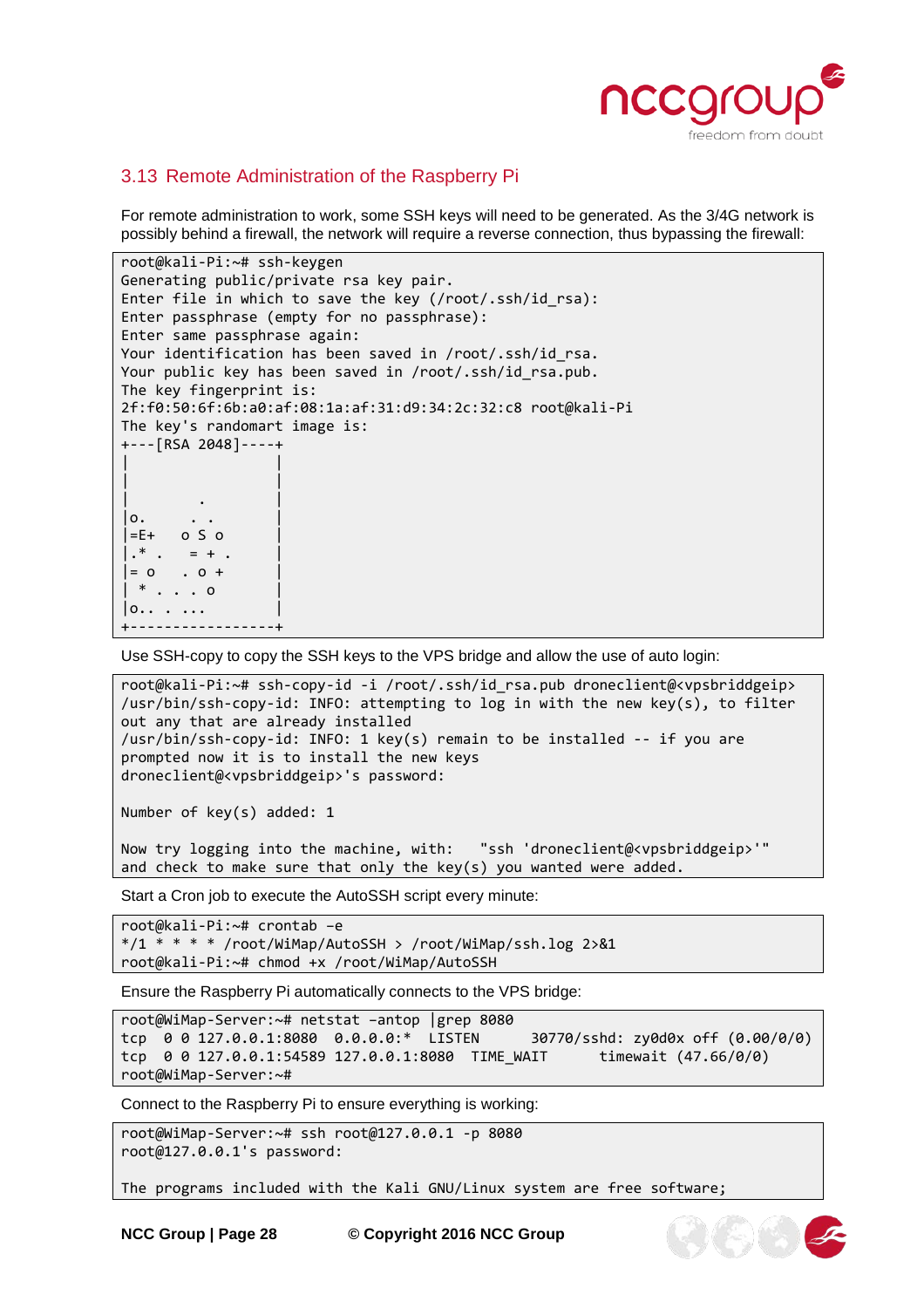

the exact distribution terms for each program are described in the individual files in /usr/share/doc/\*/copyright.

Kali GNU/Linux comes with ABSOLUTELY NO WARRANTY, to the extent permitted by applicable law. Last login: Sun Nov 22 02:17:23 2015 from localhost root@kali-Pi:~# uname -a Linux kali 4.0.9 #1 PREEMPT Thu Aug 13 12:26:22 CDT 2015 armv6l GNU/Linux root@kali-Pi:~#

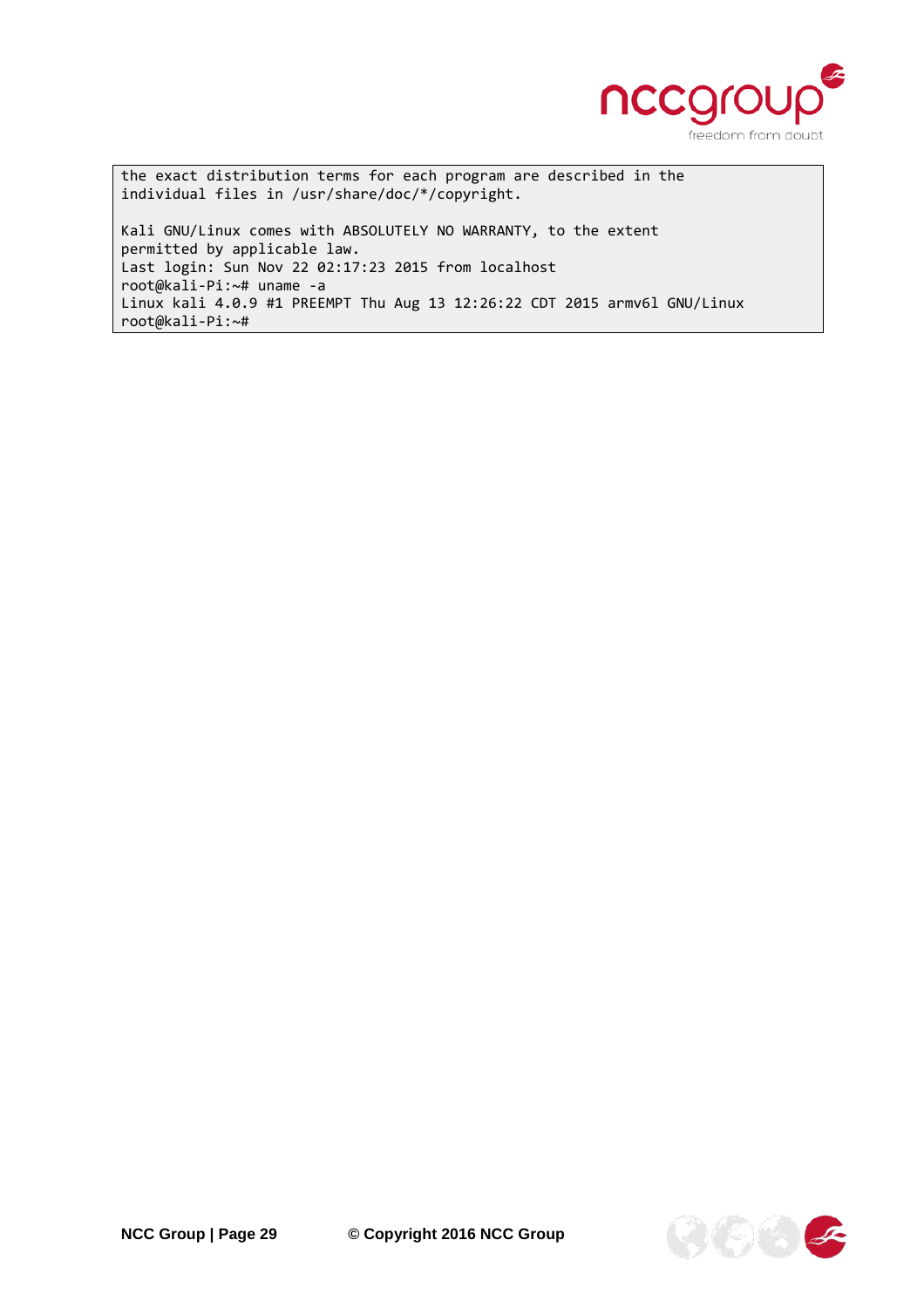

# <span id="page-29-0"></span>**4 Conclusion**

The hexacopter is now constructed, with a working 3/4G connection to the ground station which has the ability to connect back to the Raspberry Pi via SSH. The Raspberry Pi has Kali Linux installed, along with the custom scripts that allow it to record and transmit access point and network information back to the ground station, which will load them into the database and plot them on a map using a web server.

Additional items to be added in the future:

- VPN connection between hexacopter, VPS bridge and ground station.
- FPV (First Person View) camera system running at 720 pixels at 15-30 frames a second.
- Full-disk encryption with nuke keys, so client data is never lost in the event of an emergency landing.
- Remove the Smartstick USB portable battery and replace with a logic level converter.